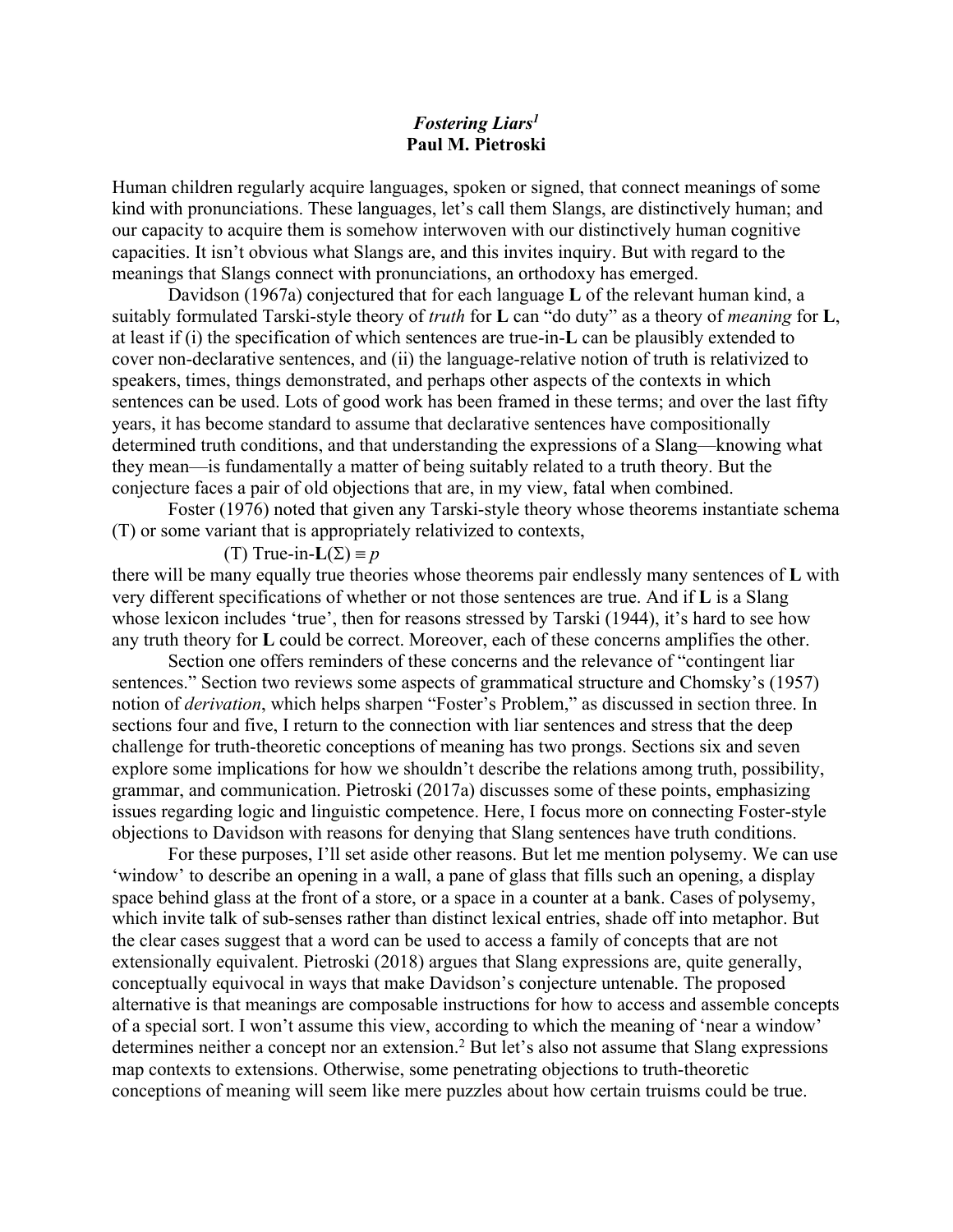### **1. First Pass**

Imagine a box that contains four slips of paper and is otherwise empty. On each slip, a sentence is inscribed. The first three sentences are ' $1 + 1 = 2$ ', ' $2 + 2 = 5$ ', and ' $3 + 3 = 7$ '. Now suppose that someone utters (1) and thereby claims that three of the sentences in the box are not true. (1) Three of the sentences in the box are not true.

The utterer's claim is true if the fourth sentence is ' $4 + 4 = 9$ ' or any other sentence that is not true. The claim is false if the fourth sentence is ' $4 + 4 = 8$ ' or any other true sentence.

Of course, the fourth sentence is (1). This sentence isn't true, not even relative to the relevant time, box, and sense of 'in'. For if (1) is true, then two of the four sentences in the box are true. In which case, given what  $(1)$  means, it isn't true—not even if the meaning of  $(1)$ determines a truth condition according to which (1) is true, relative to the imagined context, if and only if three of the sentences in the box are not true. So if (1) is true, it's also not true; hence, (1) isn't true. Thus, three of the sentences in the box are not true. So the utterer's claim is true. Indeed, this claim is true in part *because* the sentence used to make the claim isn't true.

Since the issues here concern meanings, it doesn't matter if we take the claim to be an action of uttering  $(1)$  or some associated propositional content.<sup>3</sup> The point of the example is that if (1) has a truth condition, this condition is met. Yet (1) isn't true. So it seems that (1) doesn't have a truth condition, even though in many contexts, (1) can be used to make true claims.

That's not a paradox. It's an argument—borrowing from Parsons (1974), Kripke (1975), and other discussions of "contingent liar sentences"—against the hypothesis that (1) has a truth condition. Similarly, given that (2) is my favorite sentence,

(2) My favorite sentence isn't true.

it isn't true that (2) is true relative to a speaker if and only if that speaker's favorite sentence isn't true. If a theory implies that (2) has this truth condition, the theory falsely predicts that relative to me, (2) is true if and only if it isn't true. My utterances of (2) can be true, because (2) isn't true. But while I can use (2) to make true claims, (2) doesn't have a truth value that can be specified conditionally relative to contexts in which I am speaking. If your favorite sentence is ' $3 + 3 = 7$ ', then your utterances of (2) are also true; though it wouldn't follow that (2) is true relative to you.

One might reply that good truth theories for Slangs will specify the conditions in which *utterances* of sentences are true (cp. Burge 1974), rather than specifying truth conditions for *sentences* relative to contexts *a la* Kaplan (1989). Given a theory according to which an utterance *u* of (1) is true if and only if (at the time of *u*) three of the sentences in the box are not true, one can grant that (1) doesn't have a truth value. Likewise, one can say that an utterance of (2) is true if and only if the utterer's favorite sentence is true. I'll return to a doubt about whether theories that imply instances of a schema like (T-utter) can serve as good theories of meaning for Slangs.

 $(T$ -utter)  $\forall u$ :UtteranceOf(*u*,  $\Sigma$ ) & SentenceOf( $\Sigma$ , **L**)[True-in-**L**(*u*) =  $\Phi(u)$ ] But in any case, a slight change of example restores the objection.

Suppose that at a department party, four utterances are chosen for a study. The chosen four are utterances of '1 + 1 = 2', '2 + 2 = 5', '3 + 3 = 7', and (3).

(3) The utterances chosen for the study will include three that fail to be true. It's not the case that for each utterance *u* of (3), *u* is true if and only if the utterances chosen for the study will (i.e., after *u*) include three that fail to be true. Consider the chosen utterance of (3). If it was true, it failed to be true. So it *wasn't* true, and hence, the utterances chosen for the study *did* include three that fail to be true.<sup>4</sup> Given such examples, one might try to offer theories that deliver instances of (T-utt), with 'TE' adding a restriction to utterances that are truth-evaluable.

 $(T$ -utt)  $\forall u$ :UtteranceOf $(u, \Sigma)$  & SentenceOf $(\Sigma, L)$  & TE $(u)$ [True-in-L $(u) \equiv \Phi(u)$ ]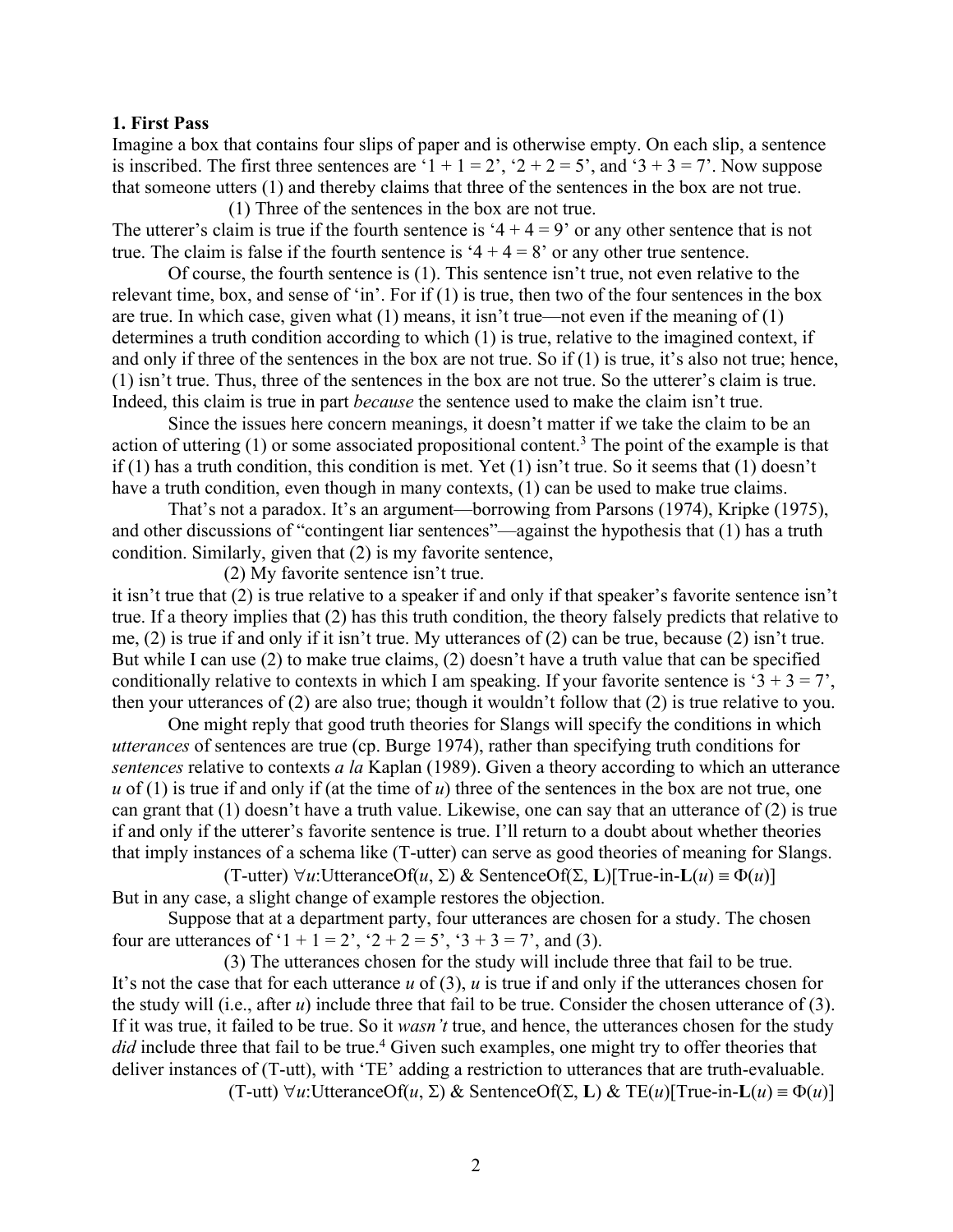But as we'll see, such tricks are too clever to yield good theories of meaning for Slangs. And let me emphasize that my claims concern Slangs, not languages invented for scientific purposes.

I'm not offering any solution to the genuine puzzles concerning truth and truth-evaluable things, whatever they turn out to be. But our ignorance/confusion regarding truth isn't a license to say false things about Slangs, or to ignore arguments against truth-theoretic conceptions of meaning. The arguments presented here don't employ tendentious logical principles (e.g., excluded middle for propositions), or inferences known to be paradox-inducing (e.g., Sorites reasoning with vague predicates), in an attempt to prove that Davidson's conjecture is false. The claim is that a bold hypothesis about Slangs leads to contradictions given plausible ancillary assumptions. If we *knew* that sentence meanings map contexts to contents—or at least determine truth conditions for utterances—we might bracket arguments to the contrary as puzzles to be solved someday. But that's not our situation. If we want to *find out* how meanings are related to truth, we can't keep assuming an answer and setting obvious objections aside.

In reply to some of Russell's (1905) claims about 'the', Strawson (1950) suggested that sentence meanings are "directions for use," rather than logically possible conditions of the world. But he also noted that such directions can determine something like conditions of truth for uses of sentences in contexts that satisfy the "presuppositions" for being true or false. Strawson stressed that some sentences can be used to express, or at least voice, truth-evaluable thoughts that have subject-predicate form and subjects that are singular rather than quantificational. Such uses depend on successful acts of reference. So while (4) is as meaningful as (5),

(4) Vulcan affects the orbit of Mercury.

(5) Neptune affects the orbit of Uranus.

(4) cannot be used to voice a subject-predicate thought whose subject denotes a planet, given that our solar system is unfriendly to referential uses of 'Vulcan'. But since Neptune exists, (5) can be used to voice such a thought.<sup>5</sup> Contingent liar sentences can be viewed as illustrations of the broader point that an uncooperative world can undermine truth-evaluability in many, many ways.

Being truth-evaluable may be a property of certain thoughts, along with certain invented sentences that were designed to be truth-evaluable, but not the quirky sentences of Slangs. Grammaticality doesn't even ensure coherence, as Chomsky (1957) illustrated with (6).

(6) Colorless green ideas sleep furiously.

And sentence meanings reflect a kind of *derivational* equivalence that is independent of logical/conceptual equivalence; see section two.<sup>6</sup> So even if we temporarily ignore examples like (1-3), why be temporarily confident that declarative Slang sentences have truth conditions?

Of course, one can still speculate that sentences like (7) have truth conditions.

(7) Three of the tools in the box are not blue.

And if one restricts attention to sentences with no "semantic" words, then critics won't be able to provide liar-esque reductios of the claim that these sentences have truth conditions. But even if we can't prove that (7) doesn't have a truth condition, (7) seems very similar to (1).

(1) Three of the sentences in the box are not true.

So if (1) doesn't have a truth condition, why think (7) does? Examples like (1) suggest that Slang sentences fail to have truth conditions, and that such sentences are meaningful in another way.<sup>7</sup>

This is not a marginal point. It can also be seen as a special case of Foster's (1976) challenge, often illustrated with (8) and (9).

(8) Snow is white.

(9) Grass is green.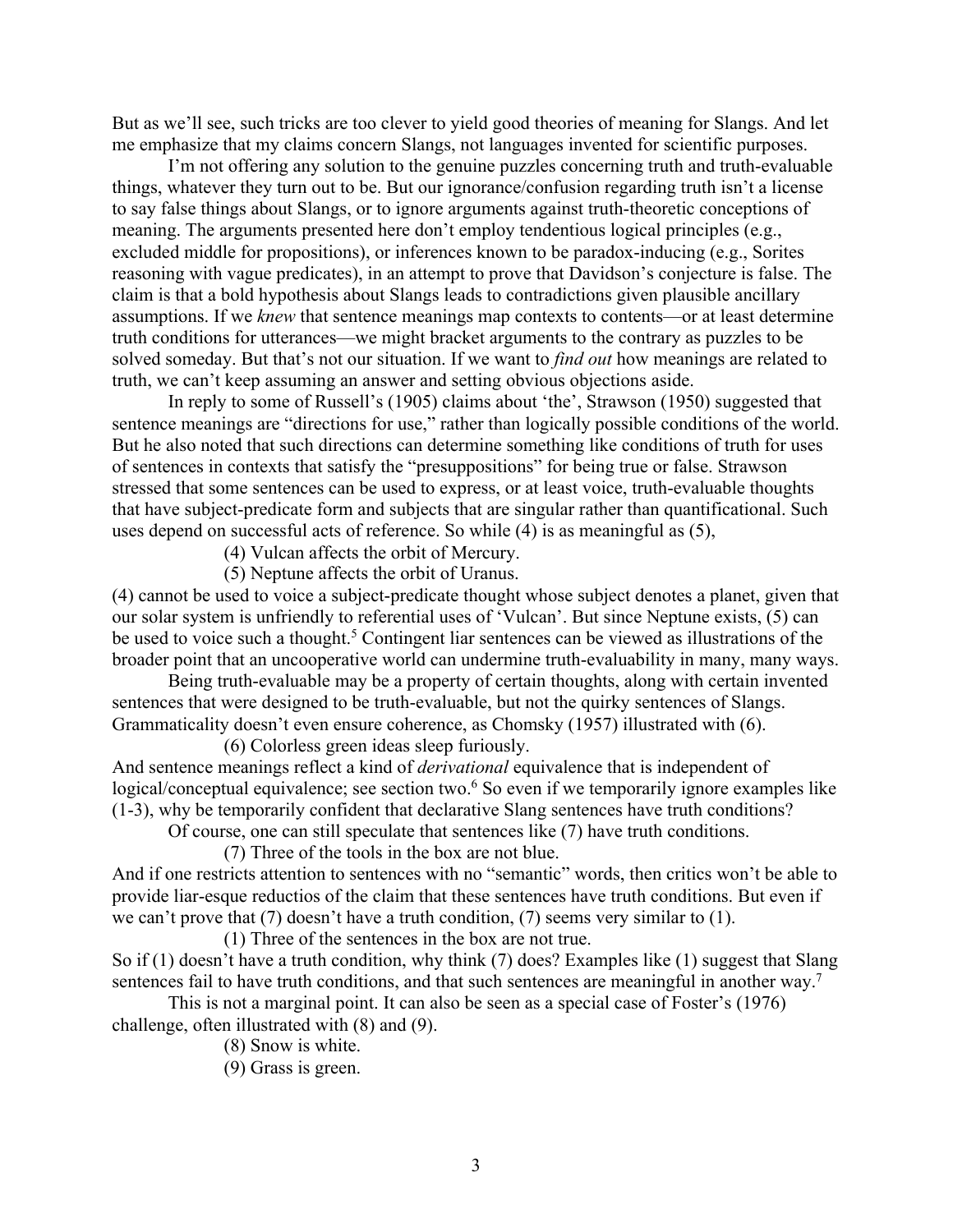For simplicity, let's suppose that in fact, snow is white, and grass is green—ignoring unwhite snow on city streets, the many ungreen desert grasses, and any context sensitivity due to 'is'. Imagine a theory,  $\Theta$ , whose theorems include (8T) and (9T);

(8T) True('Snow is white.')  $\equiv$  **SW** 

(9T) True('Grass is green.')  $\equiv$  **GG** 

where '**SW**' and '**GG**' abbreviate true sentences of the relevant metalanguage, and relativization to the object language has been suppressed for simplicity. However (8T) and (9T) are derived from  $\Theta$ , there will be many equally true theories whose theorems include (8T\*) and (9T\*).

 $(8T^*)$  True('Snow is white.')  $\equiv$  **GG** 

 $(9T^*)$  True('Grass is green.')  $\equiv$  **SW** 

For example, one can add 'SW  $\equiv$  GG' as an extra theorem if  $\Theta$  respects the following principles: if ' $\alpha = \beta$ ' and ' $\beta = \gamma$ ' are theorems, so is ' $\alpha = \gamma$ '; and if ' $\alpha = \beta$ ' is a theorem, so is ' $\beta = \alpha$ '. In sections four and five, I'll say more about the connection with liar sentences. For now, just imagine a theory,  $\Theta$ , whose theorems include an initially plausible instance of (1T).

(1T) True('Three of the sentences in the box are not true.')  $\equiv \mathbf{P}$ The worry is that many equally true theories, perhaps including  $\Theta$ , will have (1T\*) as a theorem.<sup>8</sup> (1T<sup>\*</sup>) True('Three of the sentences in the box are not true.')  $\equiv \sim P$ 

As shown in section three, effects of supplementary theorems can also be packed into modified axioms that license derivations of biconditionals like (8T\*) and (9T\*). This makes it hard to see how any theory of truth could be the core of a good theory of meaning for a Slang. How can providing a theory that pairs (8) with '**SW**' and (9) with '**GG**' be a way of specifying what (8) and (9) mean, if an equally correct theory pairs (8) with '**GG**' and (9) with '**SW**'?

That said, it remains tempting to say that while biconditionals like (10) and (11) are true,

(10) 'Snow is white.' is true (in English) if and only if grass is green.

(11) 'La neige est blanche.' is true (in French) if and only if grass is green. they are "uninterpretive" or "non-translational," in contrast with "interpretive" or "translational" biconditionals like (12) and (13).

(12) 'Snow is white.' is true (in English) if and only if snow is white.

(13) 'La neige est blanche.' is true (in French) if and only if snow is white. So one might hope that if a suitably *simple* truth theory, Q, for a Slang, **L**, has theorems that include a translational T-sentence for each declarative sentence of  $L$ ,  $\Theta$  won't also have theorems that are not translational. But in my view, this hope is misguided.

#### **2. Some Grammatical Background: Derivations and Homophony**

For purposes of illustration, let's avoid complicated sentences like (8) and (9), which can be used to make generic claims about uncountable stuff. Instead, let's pretend that 'Ernie snores' and 'Bert yells' have the simplified grammatical structures displayed in (14) and (15).

 $(14)$  [s [NP [N *Ernie*]][VP [V *snores*]]]

 $(15)$  [s [NP [N *Bert*]][VP [V *yells*]]]

Let's also pretend that each proper noun is an atomic expression that is true of at most one thing, and each present tense verb is an atomic expression that can be true of zero or more things, as specified with lexical axioms like (L1-L4);

(L1) TrueOf(*Ernie*, x, c) = Identical(x, Ernie)

 $(L2) TrueOf(Bert, x, c) = Identical(x, Bert)$ 

(L3) TrueOf(*snores*, x, c) = Snores(x)

 $(L4)$  TrueOf(*yells*, x, **c**) = Yells(x)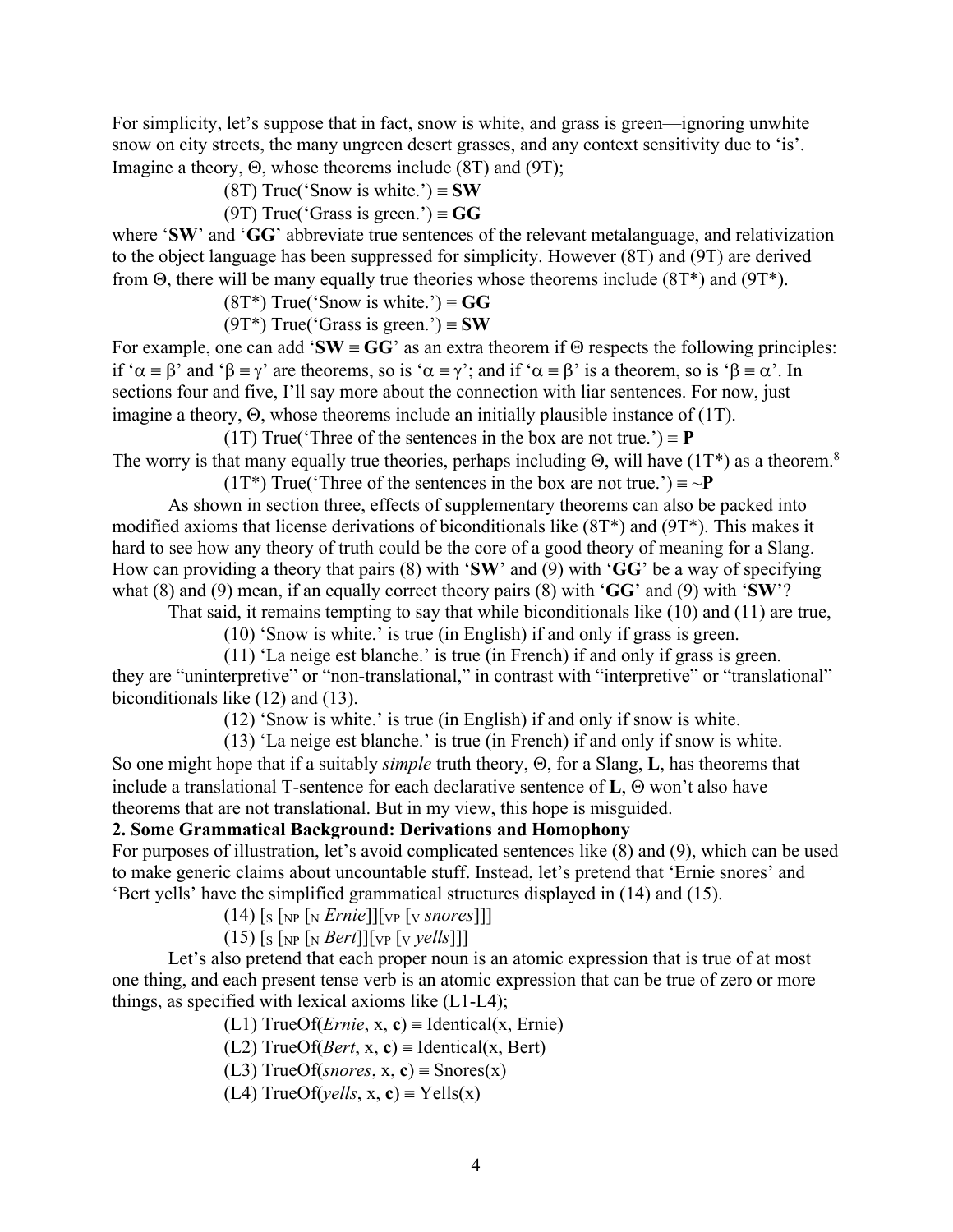where 'x' ranges over the entities in some domain that includes the two named individuals, '**c**' ranges over contexts (whatever they are), and the variables are understood as bound by universal quantifiers.<sup>9</sup> This notation allows for axioms like  $(L5)$ , which encodes a familiar idea about 'I'.

(L5) TrueOf(
$$
I
$$
, x, c) = Identical(x, SpeakerOf[c])

But let's suppose that the constituents of (14) and (15) are not semantically context sensitive. To derive theorems like (14T), we also need some schematic combinatorial axioms like (C1-C3).

(14T) True([s [<sub>NP</sub> [<sub>N</sub> *Ernie*]][<sub>VP</sub> [<sub>V</sub> *snores*]]], **c**) 
$$
\equiv
$$

- $\exists x \{ \text{Identical}(x, \text{Ernie}) \& \text{Snores}(x) \}$
- $(C1)$  True([s [NP ...][VP ...]], **c**) =

$$
\exists x \{TrueOf([NP ...], x, c) \& TrueOf([VP ...], x, c)\}
$$

- $(C2)$  TrueOf( $\lceil_{NP} \lceil_{N} ... \rceil$ , x, **c**) = TrueOf( $\lceil_{N} ... \rceil$ , x, **c**)
- (C3) TrueOf( $[v_{P} [v ...]]$ , x, **c**) = TrueOf( $[v ... ]$ , x, **c**)

Though (C2) and (C3) might be viewed as special cases of a more general principle according to which a "phrase" consisting of a single word is semantically equivalent to that word.<sup>10</sup>

Initially, the axioms of a truth theory can seem odd. But their roles become clear given derivations of biconditionals like (14T). One such derivation is shown below.

1. True( $\lceil s \rceil_{\text{NP}} \lceil s \text{ } \lceil \text{Ftnie} \rceil \lceil \lceil \text{Fyr} \lceil \text{Fsnores} \rceil \rceil \rceil$ , **c**) =

| $\exists$ x{TrueOf([ <sub>NP</sub> [ <sub>N</sub> <i>Ernie</i> ]], x, c) & TrueOf([ <sub>VP</sub> [ <sub>V</sub> <i>snores</i> ]], x, c)}                                      | $\lceil C1 \rceil$ |
|--------------------------------------------------------------------------------------------------------------------------------------------------------------------------------|--------------------|
| 2. TrueOf( $\lceil_{NP} \lceil_{N} E \text{rnie} \rceil$ ), x, c) = TrueOf( $\lceil_{N} E \text{rnie} \rceil$ , x, c)                                                          | $\lceil C2 \rceil$ |
| 3. TrueOf( $\lceil_{N}$ <i>Ernie</i> ], x, <b>c</b> ) = Identical(x, Ernie)                                                                                                    | [L1]               |
| 4. TrueOf( $\lceil_{NP} \rceil_N$ <i>Ernie</i> ]], x, c) = Identical(x, Ernie)                                                                                                 | [2, 3]             |
| 5. TrueOf([ $_{VP}$ [ $_{V}$ snores]], x, c) = TrueOf([ $_{V}$ snores], x, c)                                                                                                  | $\lceil C3 \rceil$ |
| 6. TrueOf([ $\vee$ snores], x, c) = Snores(x)                                                                                                                                  | [L3]               |
| 7. TrueOf( $[v_P[v \text{snores}]]$ , x, c) = Snores(x)                                                                                                                        | [5, 6]             |
| 8. True( $\lceil s \rceil_{\text{NP}}$ $\lceil s \rceil_{\text{NP}}$ $\lceil s \rceil_{\text{VP}}$ $\lceil s \rceil_{\text{V}}$ $\lceil s \rceil_{\text{O}}$ $\lceil s \rceil$ |                    |
| $\exists$ x{Identical(x, Ernie) & TrueOf([v <sub>P</sub> [v snores]], x, c)}                                                                                                   | [1, 4]             |
| 9. True([s [NP [N <i>Ernie</i> ]][ <sub>VP</sub> [v <i>snores</i> ]]], <b>c</b> ) $\equiv$                                                                                     |                    |
|                                                                                                                                                                                |                    |

 $\exists x \{ \text{Identical}(x, \text{ Ernie}) \& \text{Snores}(x) \}$  [8, 7]

Each line in the derivation is, as indicated, an immediate consequence of an axiom or a pair of previous lines. Of course, drawing on two lines to license a third assumes a rule of inference. But at least for simple examples, simple rules of replacement suffice; see Larson and Segal (1995). The details depend on how the axioms and theorems are formulated; and if the theorems concern utterances, the details can get complicated. But for examples like the one above, the idea is simple and intuitive. Using bold quotes as corner quotes, matched instances of  $\Phi(x) = \Psi(x)$  and  $\mathbf{P}(X) = \Omega(X)$  license the corresponding instance of  $\mathbf{P}(X) = \Omega(X)$ . So if  $\mathbf{P}(X) = \mathbf{P}(X)$  and  $\mathbf{Y}(x) = \Omega(x)$ <sup>t</sup> are derivable,  $\Phi(x)$ <sup>t</sup> can be replaced with  $\Omega(x)$ <sup>'.11</sup>

Let's not fuss about appeals to such rules of inference/replacement. If they are logically trivial, and intuitively implicit in the combinatorial axioms, they are arguably like the "rewrite" rules employed in the generative procedures that Chomsky (1957) discussed as potential models for Slangs. Such procedures generate strings of words via derivations that begin with a start symbol that must be rewritten in accord with rules that include other symbols that must be rewritten and/or terminal symbols that cannot be rewritten; cp. Post (1943). For example, the rules on the left generate the two-word string *Ernie snores*, as shown on the right.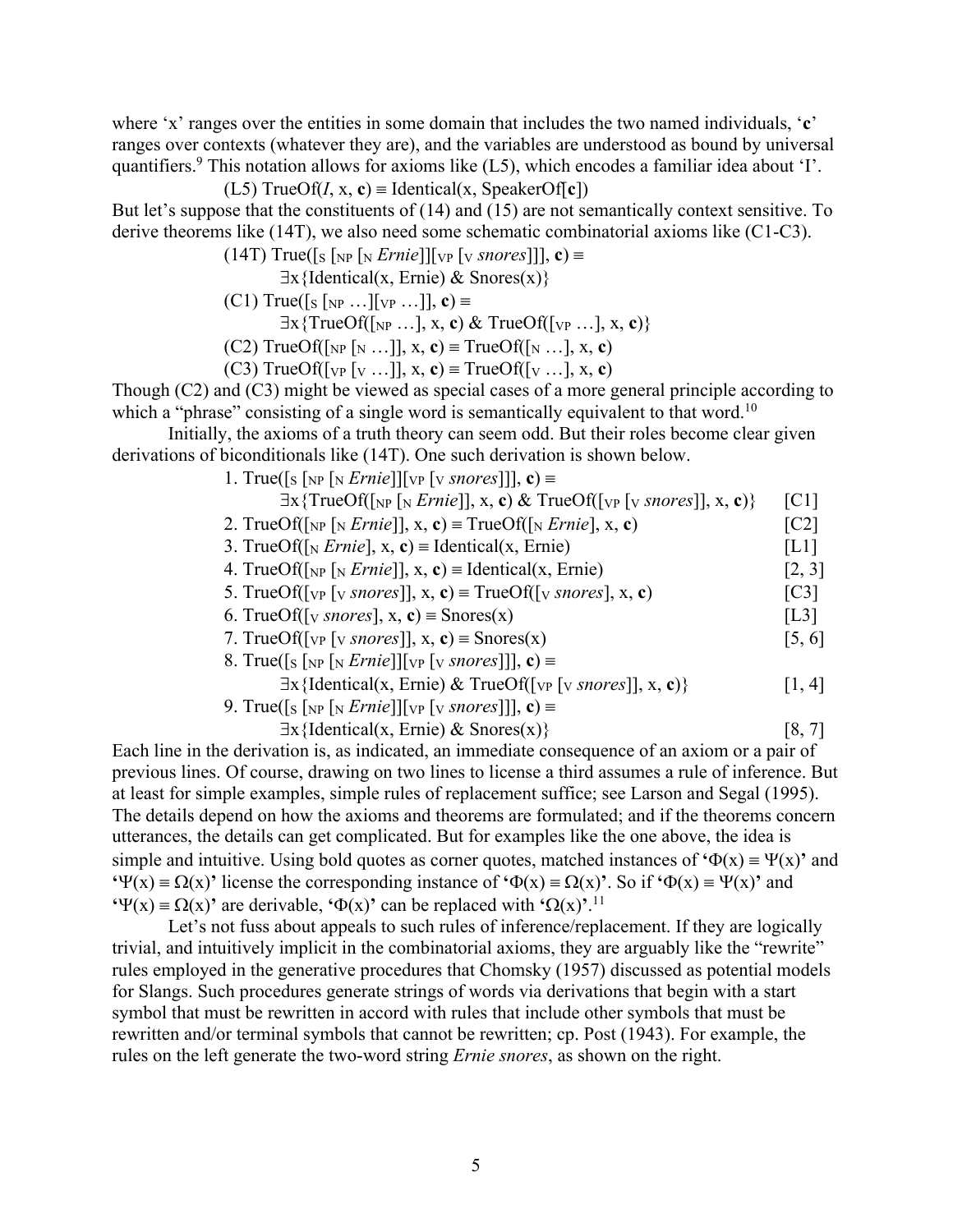|                        | 1. S            |
|------------------------|-----------------|
| $S \rightarrow NP VP$  | 2. NP VP        |
| $NP \rightarrow N$     | 3 N VP          |
| $N \rightarrow Ernie$  | 4. Ernie VP     |
| $VP \rightarrow V$     | 5. Ernie V      |
| $V \rightarrow$ snores | 6. Ernie snores |

This analogy, which may run deep, is also a reminder that appealing to derivations may require a notion of derivational equivalence. The same rewrite rules can be applied, the same number of times, in different orders. Consider the derivations of *Ernie snores* shown below.

| 1. S            | 1. S            |
|-----------------|-----------------|
| 2. NP VP        | 2. NP VP        |
| 3. NPV          | 3. NPV          |
| 4. NP snores    | 4. N V          |
| 5. N snores     | 5. Ernie V      |
| 6. Ernie snores | 6. Ernie snores |

So as Chomsky stressed, while the rules impose a "syntactic structure" on each derivable string of terminal symbols, this structure corresponds to a class of equivalent derivations—each of which determines the "tree structure" indicated with brackets in [s [NP [N *Ernie*]][VP [V *snores*]]]. The rewrite rules generate the two-word string *Ernie snores*, but they generate this string in a certain way that can be represented with a class of equivalent derivations.

This matters in discussions of meaning, even if one initially thinks of languages as sets of strings (or string-interpretation pairs). For the meaning of a complex Slang expression reflects the syntactic/derivational structure of that expression. Ambiguity makes this vivid. The string of words in (16) can be understood in the two ways indicated with sentences (16a) and (16b).

(16) *it is drinking water*

(16a) It is ingesting some liquid water.

(16b) It is some liquid water that is fit for ingestion.

Neither of these sentences provides a good paraphrase of the other. Each has its own meaning. Likewise, while the two construals of (16) are related in ways that reflect shared constituents, it is intuitively clear that (16) supports two distinct sentence meanings. These meanings apparently correspond to different tree structures, along the lines of the simplified (16') and (16''),

 $(16')$  [s [NP [N *it*]][VP [V *is drinking*] [NP [N *Water*]]]]

 $(16'')$  [s [NP [N *it*]][VP [V *is*] [NP [A *drinking*] [N *water*]]]]

each corresponding to its own equivalence class of derivations.

Chomsky (1957) described such examples as cases of "constructional homophony." Cases of lexical homophony—e.g., the various words pronounced /ber/, written as 'bear' or 'bare'—show that a Slang can connect a pronunciation with two or more lexical meanings. But the shared pronunciation of 'a name' and 'an aim' is homophonous, although the nouns are not. The same lexical items can also be combined in different ways, as illustrated with (17);

(17) *the duck is ready to eat*

(17a) The duck is prepared to dine.

(17b) The duck is fit for consumption.

'the duck' can be either the subject or the object of 'eat'. But (18) and (19) are unambiguous.<sup>12</sup>

(18) *the duck is eager to eat*

(18a) The duck is eager to dine.

(18b) #The duck is eager to be consumed.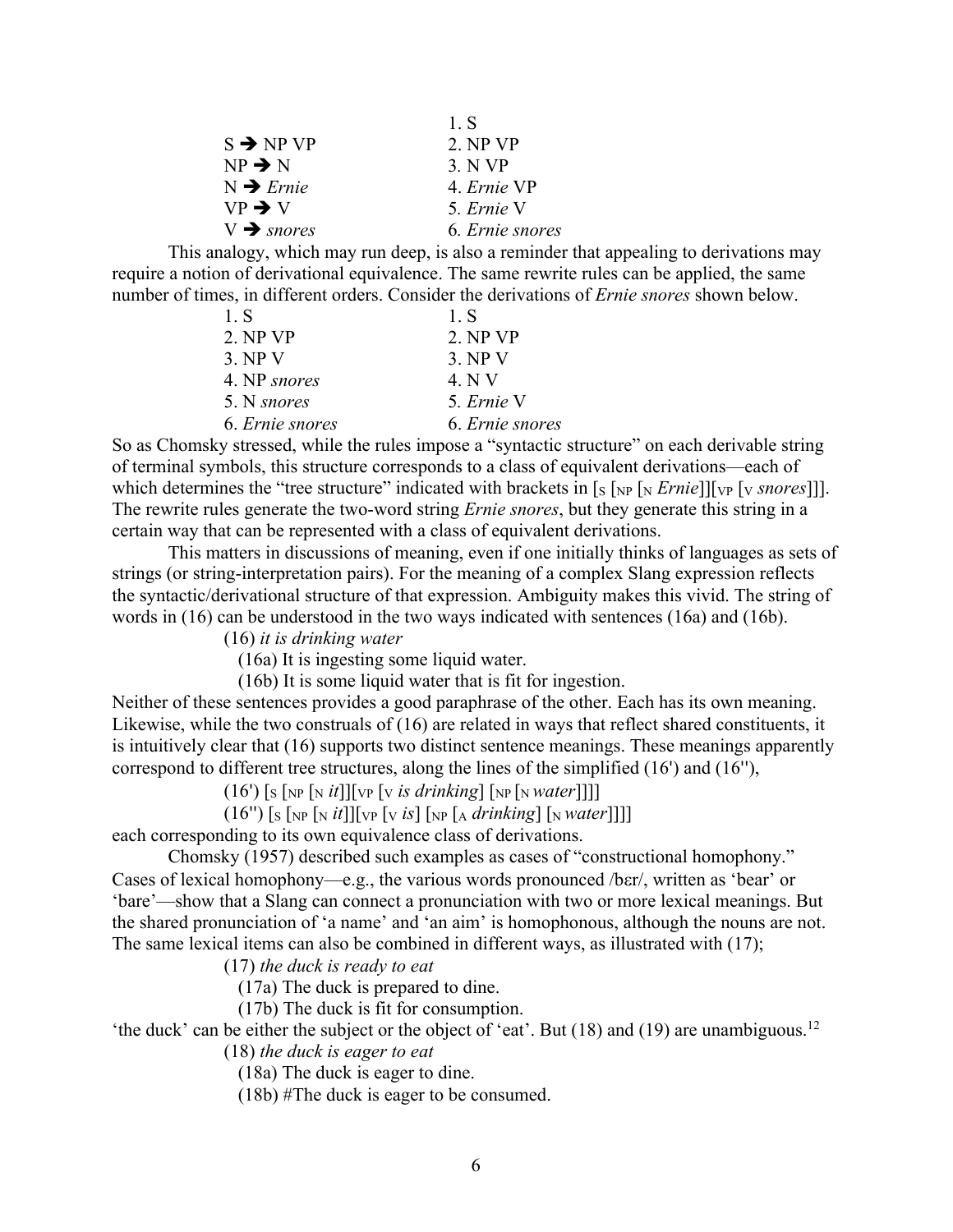(19) *the duck is easy to eat*

(19a) #It is easy for the duck to dine.

(19b) It is easy to consume the duck.

Other strings have two but not three meanings. In general, a string of terminals has *n* but not *n*+1 meanings, for some number *n*. So it seems that each syntactic structure—or better, each *way of generating* a string—reflects a single meaning, corresponding to one equivalence class of derivations. (I assume that lexical homophones are distinct words; the pronunciation of 'drew his gun near the bank' is shared by several distinct word strings, each with its own equivalence class of derivations.) If the structure that supports the actual meaning of (18) could also support the unattested meaning, then even if there is only one English way of generating (18), that wouldn't yet explain why (18) is unambiguous. Likewise, (19) admits one structure and one meaning.

Similar remarks apply to endlessly many other examples, including (20).

(20) *a doctor texted a lawyer from Boston*

(20a) A doctor texted a lawyer, and the lawyer was from Boston.

(20b) A doctor texted a lawyer, and the texting was from Boston.

(20c) #A doctor texted a lawyer, and the doctor was from Boston.

The attested readings correspond to two ways of generating *texted a lawyer from Boston* as a verb phrase: one in which *lawyer* combines with *from Boston* to form a noun phrase; and one in which *texted* combines with *a lawyer* to form a verb phrase that combines with *from Boston*. But neither of these structures also supports the unattested reading indicated with (20c). In particular, [[VP *texted a lawyer*][PP *from Boston*]] cannot be understood as applying to an individual, x, if and only if x texted a lawyer and x is from Boston; see Pietroski  $(2018)$  for discussion.<sup>13</sup>

As these cases illustrate, there are non-obvious constraints on how Slangs connect meanings with pronunciations. But the important point here is that if each way of generating a generable string corresponds to exactly one meaning for that string, then while a proposed truth theory for a Slang can license distinct though equivalent derivations of a theorem like (14T),

 $(14T)$  True([s [NP [N *Ernie*]][VP [V *snores*]]], **c**) =

 $\exists x \{ \text{Identical}(x, \text{ Ernie}) \& \text{Snores}(x) \}$ 

each "syntactic" way of generating a sentence of the object language should correspond to only one equivalence class of derivations of a T-theorem.14 So if a truth theory is offered as the core component of a theory of meaning for a Slang, it shouldn't have (14T) *and* (14T\*) as theorems.

 $(14T^*)$  True([s [NP [N *Ernie*]][VP [V *snores*]]], **c**) = Yells(Bert)

Such a theory would wrongly predict that (14) is ambiguous,

 $(14)$  [s [NP [N *Ernie*]][VP [V *snores*]]]

at least if 'Yells(Bert)' is not a good translation of ' $\exists x$ {Identical(x, Ernie) & Snores(x)}'.

As discussed below, extending ordinary notions of translation to Tarskian sentences is dubious business. But if 'Yells(Bert)' translates ' $\exists x$ {Identical(x, Ernie) & Snores(x)}', it seems that such translation requires only sameness of truth value. And we don't want theories which imply that *if* Bingley is both eager to please and eager to be pleased, then the meaning of (21) can be specified with a formal analog that can also be used to specify the meaning of (22).

(21) Bingley is eager to please.

(22) Bingley is eager to be pleased.

The two Slang sentences differ in meaning, regardless of Bingley's psychology. Correlatively, if a theory has (14T) as a theorem, this doesn't show that the theory provides a good specification of what (14) means. At a minimum, the theory must also fail to have theorems like (14T).<sup>15</sup>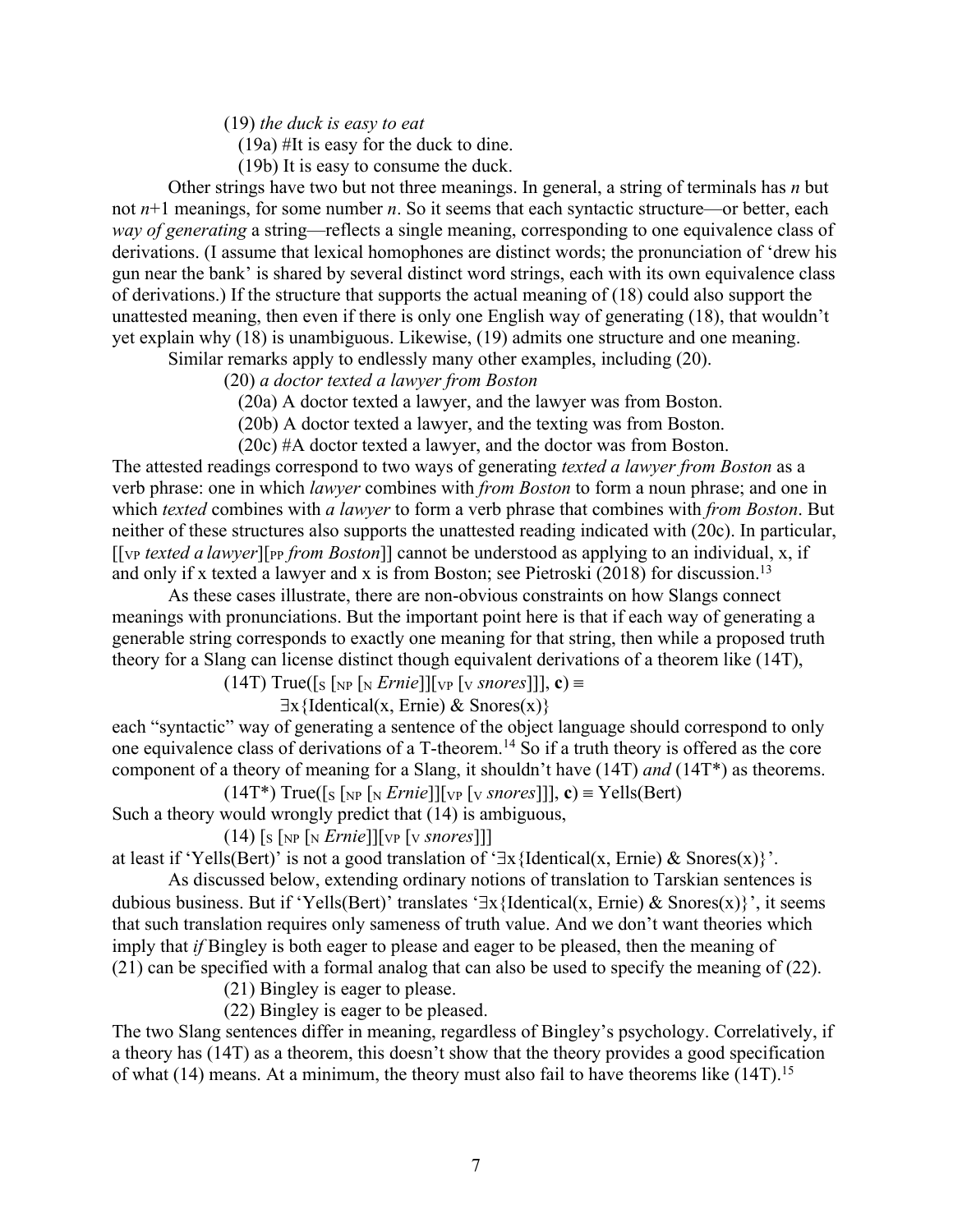# **3. Fostering Skepticism**

One might try to evade this concern by noting that adding (23) to a theory whose theorems include (14T) doesn't *guarantee* (14T\*) as a theorem.

(23) 
$$
\exists x
$$
 {Identical(x, Ernie) & Snores(x)} = Yells(Bert)

(14T) True( $[s \in N_P \mid N \text{ } Ernie]$  $[v \in N \text{ } or \text{ } es]$ ], **c**) =

 $\exists x \{ \text{Identical}(x, \text{Ernie}) \& \text{Snores}(x) \}$ 

 $(14T^*)$  True([s [NP [N *Ernie*]][VP [V *snores*]]], **c**) = Yells(Bert)

One can adopt *very* weak inference/replacement rules which don't ensure that 'True([...],  $c$ ) = Q' is a theorem if **'**True([…], **c**)  $\equiv$  P' and **'**P  $\equiv$  Q' are theorems. But before saying why this won't help Davidsonians, let me stress that Tarski was not envisioning such logically anemic theories.

Tarski was thinking about *supplementing* some theory,  $\Theta$ , of domain entities—e.g., a theory of arithmetic—with a theory of truth for the language in which  $\Theta$  is formulated. He imposed no special restrictions on which principles of logic (or arithmetic, or physics) could be employed in deducing consequences from the extended theory. Relatedly, Tarski was not offering a theory of meaning for a Slang whose expressions have meanings about which one can theorize. He was stipulating semantic properties for invented expressions, in order to show how a language-relative notion of truth can be characterized in terms of a precise notion of satisfaction, as opposed to a more nebulous notion of meaning. So it's no problem for Tarski if a supplemented theory has theorems like (24), (24T), (25), *and* (24T\*).

$$
(24) 3 = 2 + 1
$$

 $(24T) True('3 = 2 + 1') = Identical[3, Plus(2, 1)]$ 

(25) Identical<sup>[3</sup>, Plus(2, 1)] = Identical<sup>[112</sup>, Plus(67, 45)]

 $(24T^*)$  True('3 = 2 + 1') = Identical [112, Plus(67, 45)]

On the contrary, one of the goals was to make it possible to evaluate both an initial theory and an associated theory of truth by considering their joint implications. This is surely one thing logic is for: highlighting consequences of combining premises. Like it or not, (24T\*) follows from the conjunction of (24T) and (25). Similarly, (14T\*) follows from the conjunction of (14T) and (23), regardless of whether or not some proposed theory of a Slang licenses this inference.<sup>16</sup>

Still, this leaves room for the idea that Slang meanings can be characterized in terms of truth and a suitably weak notion of derivation. So let's assume "minimal rewrite" rules that are just strong enough to license derivations of  $(14T)$  from axioms that include (L1), (L3), and (C1).

(L1) TrueOf(*Ernie*, x, c) = Identical(x, Ernie)

(L3) TrueOf(*snores*, x, c) = Snores(x)

 $(C1)$  True([s [<sub>NP</sub> ...][<sub>VP</sub> ...]], **c**) =

 $\exists$ x{TrueOf( $\lceil_{NP}$  ..., z, c) & TrueOf( $\lceil_{VP}$  ..., z, c)}

Foster's point remains. For  $(L1^*)$ ,  $(L3^*)$ , and  $(C1^*)$  are equally true if 'Yells(Bert)' is true.

 $(L1^*)$  TrueOf(*Ernie*, x, c) = Identical(x, Ernie) & Yells(Bert)

(L3<sup>\*</sup>) TrueOf(*snores*, x, **c**) = Snores(x) & Yells(Bert)

 $(C1^*)$  True([s [<sub>NP</sub> ...][<sub>VP</sub> ...]], **c**) =

 $\exists x \{TrueOf([NP ...], x, c) \& TrueOf([VP ...], x, c) \& Yells(Bert)$ 

Replacing (L1) or (L3) or (C1) with its asterisked counterpart, or simply adding one of the alternative axioms, yields a theory that delivers (14T\*\*) as a theorem.

 $(14T^{**})$  True([s [<sub>NP</sub> [<sub>N</sub> *Ernie*]][<sub>VP</sub> [<sub>V</sub> *snores*]]], **c**) =

 $\exists x$ {Identical(x, Ernie) & Snores(x)} & Yells(Bert)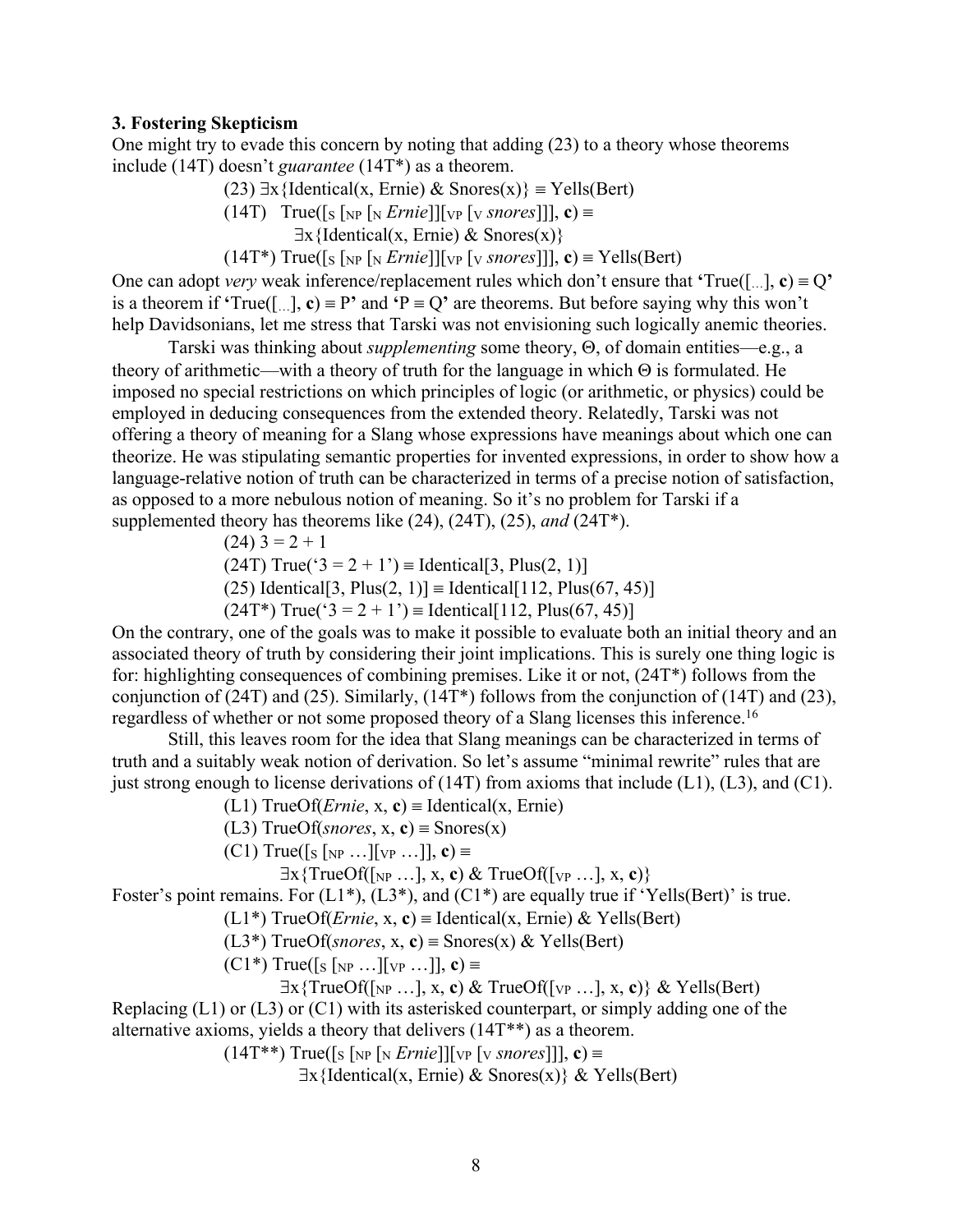But presumably, (14T\*\*) is not translational. Similarly, given a truth theory whose theorems include (14T), endlessly many equally true theories will have (14T\*\*\*) as a theorem.  $(14T^{***})$  True([s [<sub>NP</sub> [<sub>N</sub> *Ernie*]][<sub>VP</sub> [<sub>V</sub> *snores*]]], **c**) =  $\exists$ x{Identical(x, Ernie) & Snores(x)} &  $e^{i\pi} + 1 = 0$ One can also define 'Grewsum' via (G) and replace (C1) with (C1\*\*).

(G) Grewsum( $[s \mid_{NP} ... ] [vp ...]$ , **c**)  $\equiv_{df}$ 

TrueOf( $\lceil N_P \ldots \rceil$ , Ernie, **c**) &  $\forall x$ [TrueOf( $\lceil v_P \ldots \rceil$ , x, **c**) = Snores(x)]

 $(C1^{**})$  True([s [NP ...][VP ...]], **c**) =

 ${Grewsum([s [NP ...][vp ...]], c) & Yells(Bert)} \, v$ 

 $\{\sim$ Grewsum([s [NP ...][VP ...]], **c**) &

 $\exists$ x{TrueOf( $\lceil_{NP}$  ..., $\vert$ , x, c) & TrueOf( $\lceil_{VP}$  ..., $\vert$ , x, c)} }

For illustration, suppose that (26) is a sentence of the object language.

 $(26)$  [s [NP [N *Kermit*]][VP [V *sings*]]]

Given a theory that has (26T) as a theorem,

(26T) True([s [NP [N *Kermit*]][VP [V *sings*]]], **c**)  $\equiv$ 

 $\exists x \{ \text{Identical}(x, \text{Kermit}) \& \text{Sings}(x) \}$ 

an equally true theory will have (26T\*\*) as a theorem.

 $(26T^{**})$  True([s [<sub>NP</sub> [<sub>N</sub> *Kermit*]][<sub>VP</sub> [<sub>V</sub> *sings*]]], **c**) =

{Grewsum([S [NP *Kermit*][VP [V *sings*]], **c**) & Yells(Bert)} v

 $\{\sim$ Grewsum( $\lceil s \rceil_{NP}$  *Kermit* $\lceil v \rceil_{VP} \lceil v \sings \rceil$ , **c**) &

 $\exists x \{ \text{Identical}(x, \text{Kermit}) \& \text{Sings}(x) \}$ 

So if a truth theory with theorems like  $(26T^{**})$  doesn't provide a good specification of what  $(26)$ means, one wants to know how a theory whose theorems include (26T) and no *obviously*  uninterpretive biconditionals like (26T\*\*) can be a *better* specification of what (26) means.

The asterisked axioms are, to be sure, artificial. But the Davidsonian hypothesis is not that meaning-specifying theorems can be derived from meaning-specifying axioms via rules of inference/replacement that are meaning-preserving. The idea was that words have their semantic properties by virtue of their roles in determining the semantic properties of sentences. Moreover, one can change examples so that the counterparts of  $(14T^{**})$  and  $(14T^{***})$  are simple and lawlike according to whatever independent standards are offered. But the point would remain the same: derivable T-sentences can be as uninterpretive as  $(10)$  and  $(11)$ .

(10) 'Snow is white.' is true (in English) if and only if grass is green.

(11) 'La neige est blanche.' is true (in French) if and only if grass is green.

At this point in the dialectic, advocates of Davidson's conjecture can't just reassert that (26T) is translational but (26T\*\*) isn't. For the question is whether the right side of *any* derivable T-theorem is a good translation of the Slang sentence described on the left. And here, it matters that derivable T-sentences won't be "disquotational" like (14D) or (14D').

 $(14D)$  True('Ernie snores') = Ernie snores

(14D') True([s [NP [N *Ernie*]][VP [V *snores*]], **c**) = Ernie snores

One can speculate that ordinary speakers tacitly know bridging biconditionals like (27);

(27)  $\exists$ x{Identical(x, Ernie) & Snores(x)} = Ernie snores

cp. Larson and Segal (1995). But it's hard to see how such biconditionals could be derived, via minimal rewrite rules, from a truth theory of the desired sort. More importantly, the left side of (27) is an invented sentence that has a Tarskian satisfaction condition, but no further meaning. So why think that  $(14T)$  is any more translational than  $(26T^{**})$ ?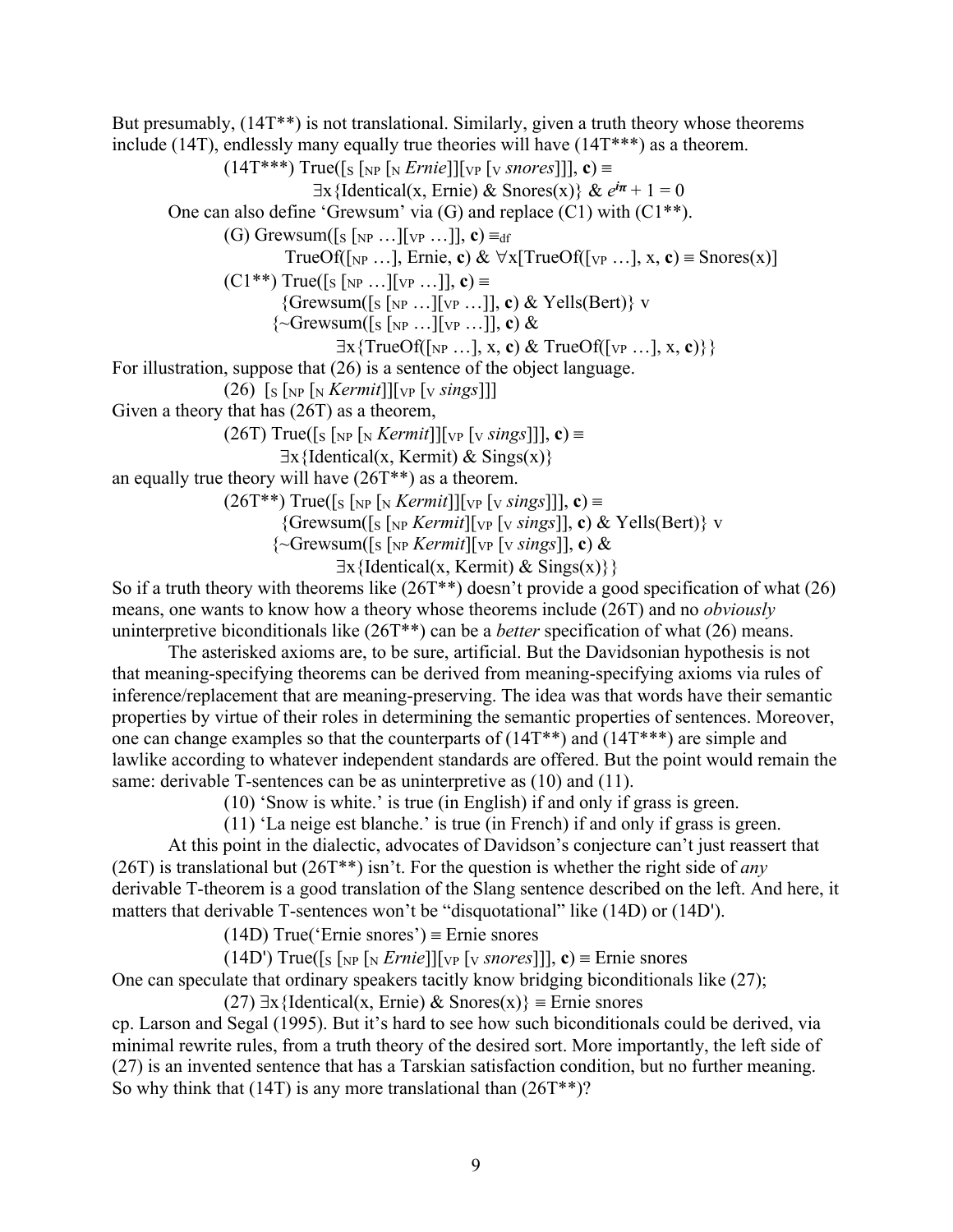$(14T)$  True([s [<sub>NP</sub> [<sub>N</sub> *Ernie*]][<sub>VP</sub> [<sub>V</sub> *snores*]]], **c**) =

 $\exists x \{ \text{Identical}(x, \text{Ernie}) \& \text{Snores}(x) \}$ 

If it isn't, then it won't help to derive (14D') from (14T) and (27).

If (27) is an instance of  $\mathbf{P} = \mathbf{Q}'$ , the expressions on either side of  $\equiv$  are sentences of the Davidsonian metalanguage. So it would be question-begging for skeptics to insist that *pace*  Davidson, Slang meanings differ in kind from the semantic properties stipulatively assigned to Tarskian expressions. But one can believe this without insisting on it. And skeptics can ask *what it is* for a biconditional like (14T) or (27) to be more translational than a biconditional like (26\*\*) *if* Slang sentences have Tarskian satisfaction conditions but no further meanings.

I'll return to this question in section four. But note that the response of assigning more semantic properties to expressions of the metalanguage, and hypothesizing that Slang expressions also have these properties, is precisely what Davidson hoped to avoid—in part because he hoped to avoid the need for more sophisticated rules of inference/replacement. One can try to provide axioms and rules that deliver theorems like  $(14T^*)$ ;

 $(14T^+)$  True<sup>+</sup>([s [<sub>NP</sub> [<sub>N</sub> *Ernie*]][<sub>VP</sub> [<sub>V</sub> *snores*]]], **c**) <  $\Longrightarrow$ 

 $\exists x \{ \text{Identical}(x, \text{Ernie}) \& \text{Snores}(x) \}$ 

where 'True<sup>+</sup>' and underlining indicate some intended supra-Tarskian character of the object language and metalanguage, and ' $\leq$   $\geq$ ' can be correspondingly more demanding than '='. Then even if (28) is true,  $(14T^{+*})$  might be neither true nor derivable from  $(14T^{+})$  and (28).

(28) Identical(Ernie, Batman) &  $\forall x$ [Snores(x) = AnnoysRobin(x)]

 $(14T^{**})$  True<sup>+</sup>([s [<sub>NP</sub> [<sub>N</sub> *Ernie*]][<sub>VP</sub> [<sub>V</sub> *snores*]]], **c**) < —>

 $\exists x \{ Identical(x, Batman) \& AnnovsRobin(x)\}\$ 

But unless  $(14T<sup>+</sup>)$  is a misleading notational variant of  $(14M)$ ,

 $(14M)$  MeaningOf( $[s \lceil_{NP} [N \text{ } Ernie]] [VP \lceil_{VP} [N \text{ } snores]]], c$ ) =

 $\exists x \{ \text{Identical}(x, \text{Ernie}) \& \text{Snores}(x) \}$ 

which might be used to stipulate an interpretation for the formula on the right side of '=', there will presumably be instances of (29) that are as true as  $(14T<sup>+</sup>)$  but not translational.

 $(29)$  True<sup>+</sup>([s [<sub>NP</sub> [<sub>N</sub> *Ernie*]][<sub>VP</sub> [<sub>V</sub> *snores*]]], **c**) < — > ...

One is free to speculate that a theory with theorems like  $(14T^*)$ , and none like  $(14T^{**})$ , can "do duty" as a theory of meaning for a Slang. But skeptics will ask what it is for a biconditional like  $(14T<sup>+</sup>)$  to be more translational than other equally true biconditionals that might be derived from other equally true theories. I'll return to this point, and the irrelevance of invoking possible worlds, in section seven. But before moving on, a recap may be useful.

Given any proposed truth theory for a Slang, **L**, there will be endlessly many equally true truth theories for **L** that don't have all and only the same theorems, even holding the derivational rules fixed.17 If all these theories are equally good as theories of meaning, they are also equally bad; and endlessly many of the equally true truth theories are not remotely plausible as theories of meaning. But it's hard to see how Davidsonians can plausibly maintain that a select few of the equally true truth theories are semantically special, given their conception of what it is for Slang expressions to be meaningful. I take this to be the moral of Foster's discussion.

Tarski used ordinary expressions in special contexts to specify satisfaction conditions for certain invented formulae. Davidson hoped to reverse this procedure by using Tarskian sentences that have satisfaction conditions, and no further semantic properties, to specify what our ordinary expressions mean. But at least initially, this seems like putting a rabbit in a hat and declaring that the hat has vanished. Slang expressions—of English, Polish, etc.—have meanings that we can use for many purposes, including the special purpose of inventing formulae that *don't* have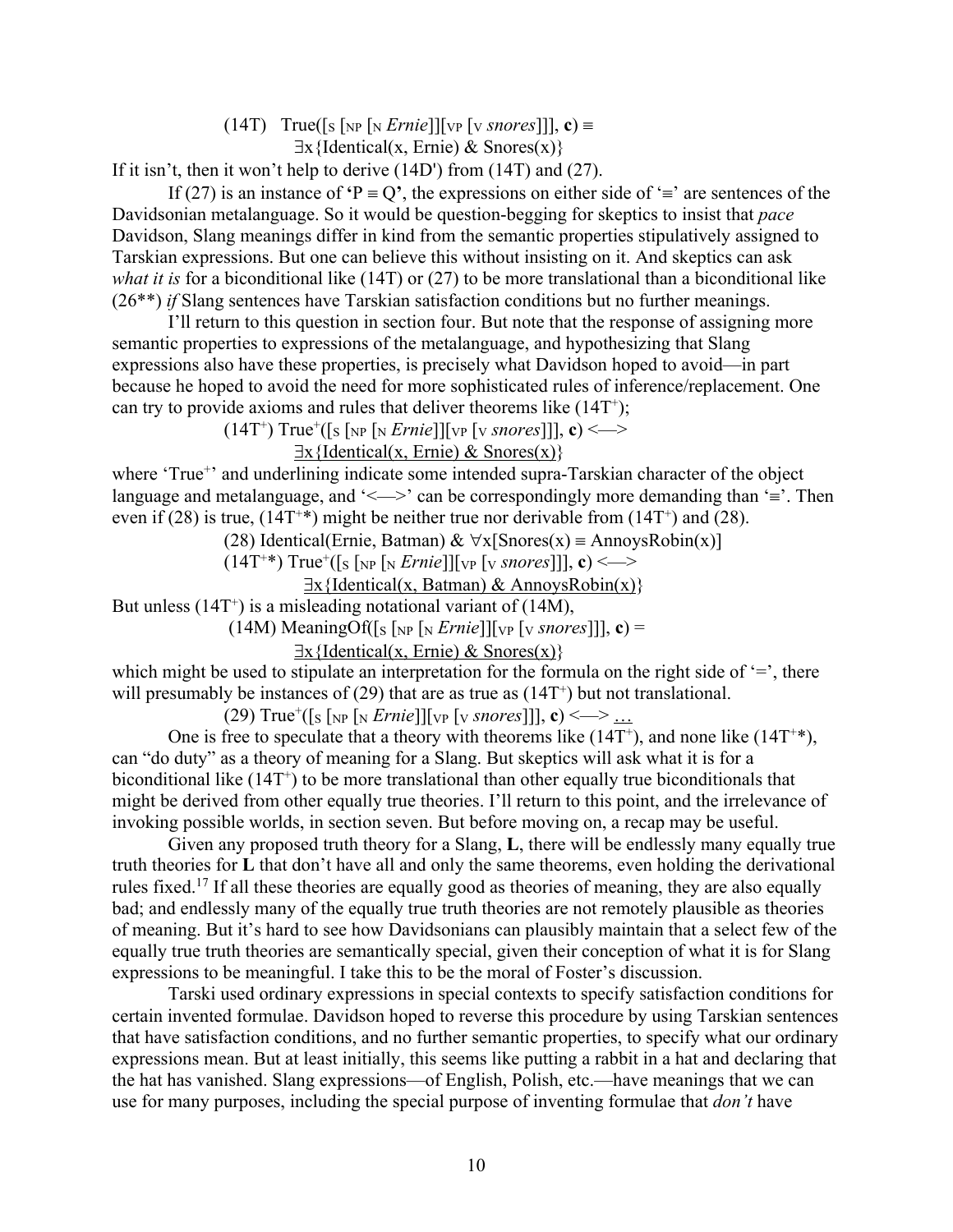meanings of the same kind. But we shouldn't then conclude that our Slang expressions have meanings of the same kind as the invented expressions.

In rarified contexts, we can say things like (30),

(30) The result of concatenating 'P' with a variable is an open sentence that is satisfied by a sequence of domain entities if and only if

 the entity that the sequence assigns to the variable is a prime number. thereby stipulating satisfaction conditions for certain invented sentences (e.g., 'Px') that are designed to have no other semantic properties. We can also stipulate that for each such sentence  $\Sigma$ ,  $\Sigma$  is a true sentence of the invented language if and only if  $\Sigma$  is satisfied by every sequence of domain entities. But then we shouldn't be surprised if  $\Sigma$  doesn't specify the meaning of *any* Slang expression, not even one that a proposed truth theory happens to pair with  $\Sigma$ . If a Slang expression is satisfied by and only by certain sequences, those sequences might be specifiable with  $\Sigma$ . But if other Slang expressions are "satisfactionally equivalent" despite having different meanings, then pairing all these expressions with  $\Sigma$  isn't a way of specifying what the Slang expressions mean.

Davidson maintained that nonetheless, Slang expressions have satisfaction conditions and no further meanings (or at least none that are more finely individuated ways of presenting or determining the satisfaction conditions). He thought it helped to also say that Slang expressions have their semantic properties holistically: a theorem of a truth theory,  $\Theta$ , correctly specifies what a sentence of the object language, **L**, means only if for each sentence  $\Sigma$  of **L**,  $\Theta$  has a theorem that correctly specifies what  $\Sigma$  means; so no theorem of  $\Theta$  counts as translational unless  $\Theta$  delivers a translational theorem for every sentence  $\Sigma$  of **L**. In Quinean terms, the idea was that the units of translation are languages, not individual sentences. But whatever one thinks of this holism, Foster noted that it won't turn a truth theory into a good theory of meaning.<sup>18</sup>

### **4. Deepening the Skepticism**

One can grant that there are important senses in which truth is holistic, yet balk at the idea that for each lexical item of a Slang, its meaning can be correctly specified *only* via some theory that correctly specifies the meaning of every expression of that Slang. Perhaps truth is, at bottom, a property exhibited by (contextualized) sentences of languages that have certain global features e.g., having unboundedly many expressions that are systematically related in logically relevant ways. This wouldn't imply that the meaning of my word 'avocado' can be correctly specified only via some theory that also correctly specifies the meaning of 'correctly specifies'. Though if 'avocado' vividly illustrated some problem for a certain theory of meaning, one wouldn't be impressed if advocates of the theory responded by setting aside expressions that include 'avocado' or any other word that illustrates the same problem—especially if they replied to other objections by insisting on holism for 'avocado'-free fragments of English. So one might think that Davidsonians are especially *un*entitled to set examples like (1) aside for special treatment.

(1) Three of the sentences in the box are not true.

Prima facie, expressions containing 'true' tell against the idea that Slang expressions have recursively specifiable satisfaction conditions. Slang sentences can be used to make true claims. But it doesn't follow that the sentences used to make the claims are true. On the contrary, in certain contexts, (1) can be used to make a claim that is true in part *because* (1) isn't true. So it seems that Slang meanings are related to truth—and the things that our truth-evaluable claims are about—in ways that are more complicated and/or less direct than one might have thought if one focused on examples like (14) without considering the possibility of Fosterized truth theories.

 $(14)$  [s [NP [N *Ernie*]][VP [V *snores*]]]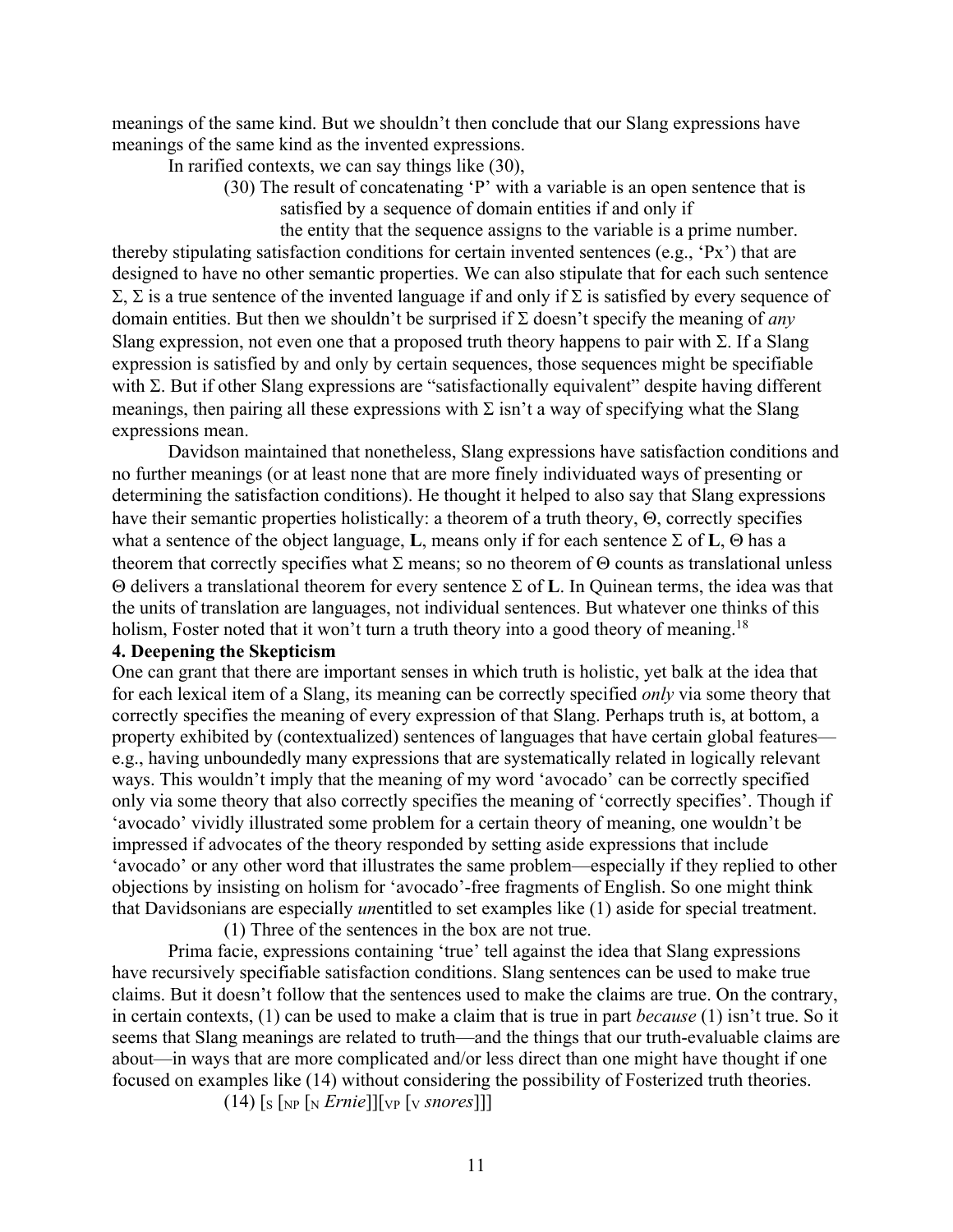Of course, one need not reflect on 'true' and truth to suspect that however Slang meanings are related to the things we talk about, it's complicated. One has to be a practiced partisan to say with a straight face that the count noun 'democracy' is true of all and only the democracies, and that a corresponding mass noun is true of all and only the samples of democracy. It is often said that words like 'democracy' and 'duplicity' are especially hard cases that we shouldn't focus on in the "early days" of theorizing, as if these *words* differ from 'tiger' and 'triangle' along some relevant dimension. But absent independent reasons for thinking that some word meanings are somehow less theoretically tractable than others, the worry is that we're being asked to just accept whatever specifications Davidsonians are led to adopt (having already been asked to ignore the phenomenon of lexical polysemy).

Even this might be acceptable if it were plausible that a correctly formulated truth theory for a Slang, **L**, could be the core of a correct theory of meaning for **L**. But to make this plausible, absent independent evidence that Slang sentences are indeed things that have truth conditions, one needs plausible responses to both examples like (1) and the fact that truth theories can be Fosterized. For these are two especially vivid ways of sharpening the thought that Slang expressions have meanings that can't be characterized in terms of a truth-theoretic relation—or any mind-independent relation—that the expressions allegedly bear to the things we talk about. Principles concerning truth and derivations figure importantly in both ways of pressing the anti-Davidsonian thought; and while examples like (1) invite responses that appeal to sophisticated notions of truth and valid inference, the possibility of Fosterizing truth theories invites restriction to unsophisticated rules of inference/replacement. So the two objections should be seen as a pincer, not independent concerns, each of which can be bracketed when responding to the other.

Derivations for (1) will be complicated in ways that are not relevant here. So let's suppose that (31) and (32) have the indicated grammatical structure,

 $(31)$  [s [NP [N *Kermit*]][VP *isn't* [A *blue*]]]

 $(32)$  [s [NP [N *Linus*]][VP *isn't* [A *true*]]]

with the verb phrases consisting of an adjective combined with a tensed negative copula, and that 'Linus' has somehow been introduced as a name whose bearer is sentence (32). But these simplifying assumptions are dispensable. Neither *self*-reference nor copular negation is required for the argument that sentences like (1) and those in trilogue (33) don't have truth conditions.

(33) Ernie: Everything that Bert will say is true.

Bert: Everything that Kermit will say is true.

Kermit: Nothing that Ernie said is true.

More substantively, I assume that replacing 'blue' in (31) with 'true' preserves grammaticality. Sentence (34) is grammatical, even if it sounds odd, given that Kermit isn't truth-evaluable.

 $(34)$  [s [NP [N *Kermit*]][VP *isn't* [A *true*]]]

Likewise, (32) is grammatical whether or not it is truth-evaluable.

Whatever we think about Davidsonian holism, if a proposal about 'blue' (and the tensed negative copula) cannot be extended in a plausible way to 'true', that's some reason for thinking that the proposal was wrong—even if it initially seemed plausible for 'blue'. Ditto for 'Kermit' and 'Linus'. So if a proposal about (31) cannot be extended in a plausible way to (32), that's some reason for thinking that the proposal was wrong.

We can extend our toy truth theory from section two with axioms (C4), (L6) and (L7).

(C4) TrueOf( $\lceil \sqrt{v} \rceil$  *isn't*  $\lceil A \ldots \rceil$ , x, **c**) =  $\sim$ TrueOf( $\lceil A \ldots \rceil$ , x, **c**)

(L6) TrueOf(*Kermit*, x, c) = Identical(x, Kermit)

 $(L7)$  TrueOf(*blue*, x, c) = Blue(x)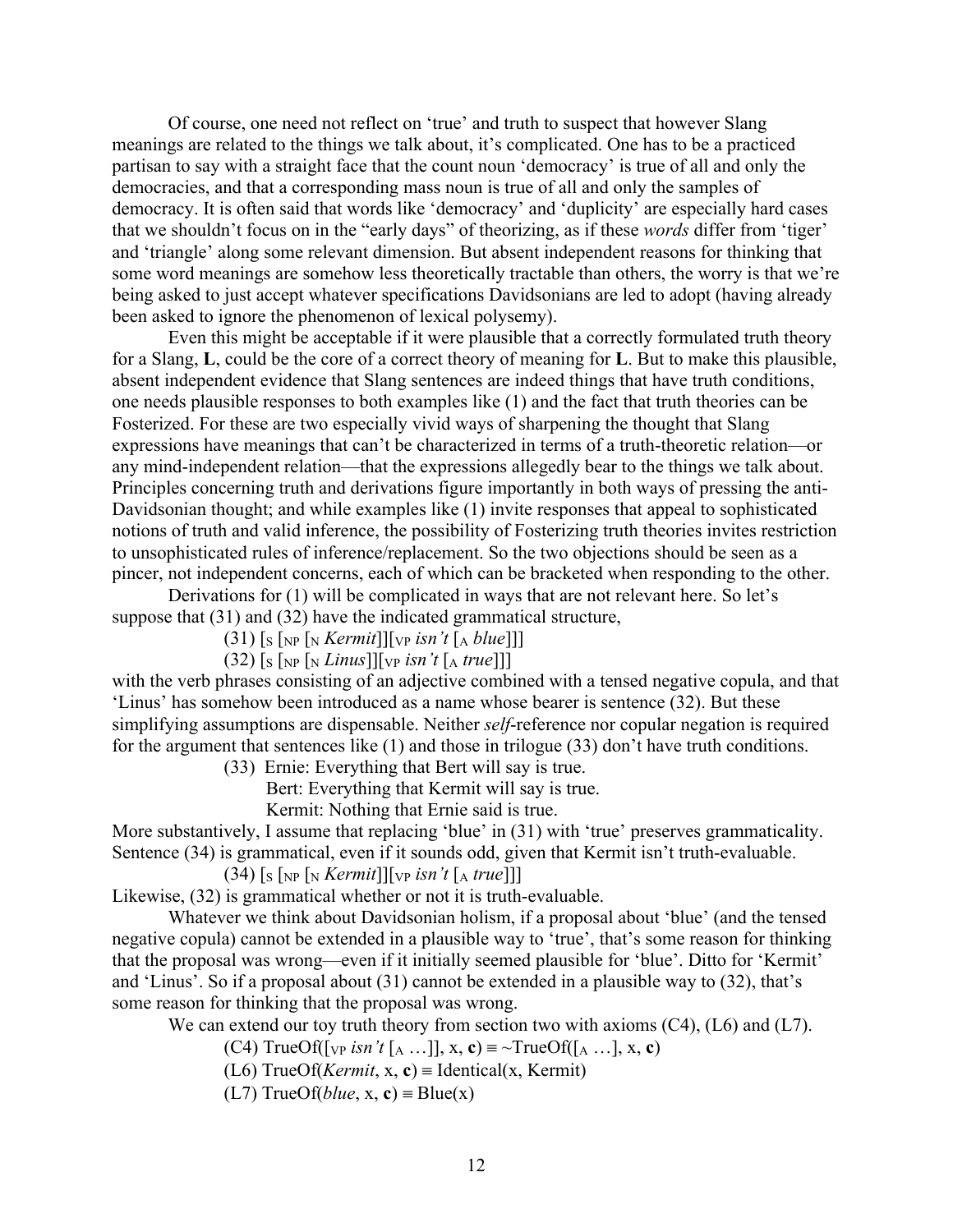Then  $(31T)$  is a theorem of the extended theory.<sup>19</sup>

(31T) True([S [NP [N *Kermit*]][VP *isn't* [A *blue*]]], **c**) º

 $\exists x \{ \text{Identical}(x, \text{Kermit}) \& \sim \text{Blue}(x) \}$ 

Likewise, if we add (L8), then (34T) is a theorem of the extended theory.

 $(L8)$  TrueOf(*true*, x, **c**) = True(x)

 $(34T)$  True( $\lceil s \rceil_{NP} \lceil s \cdot \lceil \frac{Kermit}{N} \rceil$  *(vp isn't*  $\lceil s \cdot \lceil \frac{K}{N} \rceil$  *(x)* =

 $\exists x \{ \text{Identical}(x, \text{Kermit}) \& \sim \text{True}(x) \}$ 

This might seem fine if Kermit is a frog, assuming that frogs are not truth-evaluable; cp. note 7. But we should doubt (34T), since (L9) seems as plausible as (L6), yet adding (L9) leads to grief.

(L9) TrueOf(*Linus*, x, c) = Identical(x, Linus)

The grief is (32T).

 $(32T)$  True([s [<sub>NP</sub> [<sub>N</sub> *Linus*]][<sub>VP</sub> *isn't* [<sub>A</sub> *true*]]], **c**) =

 $\exists x \{ \text{Identical}(x, \text{Linus}) \& \sim \text{True}(x) \}$ 

Unsurprisingly, sentence (32)—a.k.a. Linus—isn't true. If (32) is true, then it is true if and only if Linus—a.k.a. (32)—isn't true; and nothing, not even (32), is true if and only if it isn't true. So the left side of biconditional (32T) isn't true, but the right side of this material biconditional is true. So (32T) isn't true, and neither is any theory that implies (32T).

Without (L9), the implausibility of Davidson's conjecture couldn't be revealed in this vivid way. But in my view, the falsity was there all along, even with axioms like (C4), (L6), and (L7). Examples like (1) and (2) make the point in ways that rely on special contexts.

(1) Three of the sentences in the box are not true.

(2) My favorite sentence isn't true.

But if a theory leads to contradictions when true ancillary assumptions about a particular context are added, the theory is false, even if the context is rare or constructed as part of an experiment. **5. Potential Replies and Spreading the Skepticism**

Given (C4) and (L8), (35) follows, given rules of the sort of we've been imagining.

(C4) TrueOf( $\lceil \sqrt{v} \rceil$  *isn't*  $\lceil A \cdots \rceil$ , x, **c**) =  $\sim$ TrueOf( $\lceil A \cdots \rceil$ , x, **c**)

 $(L8)$  TrueOf(*true*, x, **c**) = True(x)

(35) TrueOf( $\lceil \sqrt{v} \rceil$  *isn't*  $\lceil \sqrt{a} \text{ true} \rceil$ , x, c) =  $\sim$ True(x)

But after reading Kripke (1975), one might think that (35) is tolerable, even if 'x' ranges over a domain that includes Slang sentences like (32) and (34).

 $(32)$  [s [NP [N *Linus*]][VP *isn't* [A *true*]]]

 $(34)$  [s [NP [N *Kermit*]][VP *isn't* [A *true*]]]

For perhaps there are three truth values that a Slang sentence can have. In which case, (32) can have a truth value (unlike Kermit), yet (like Kermit) fail to be true and fail to be false.

Trivalent models for standard predicate calculi, with no semantic vocabulary, are familiar from Kleene (1950). Kripke proved that given a "strong Kleene" model, **M**, for such a calculus, 20 one can always add a truth predicate and extend **M** in a way that preserves all instances of (36);

(36) True( $\Sigma$ )  $\equiv \Sigma$ 

where  $\Sigma$  is any sentence of the language, even if  $\Sigma$  implies and is implied by  $\sim$ True( $\Sigma$ )'. Indeed, there may be many such ways of adding a truth predicate with a "transparent" interpretation, thereby ensuring that (in referentially transparent contexts) instances of **'** $True(Σ)$ ' and **'** $Σ$ ' are inter-substitutable *salva veritate*. Kripke provided a recipe that is, as he showed, sure to deliver at least one such interpretation for 'True': start with any interpretation that respects a certain intuitive condition on extending **M** for sentences that have one of the two classical truth values; then recursively tweak that interpretation in a clever way, so that at each stage, the interpretation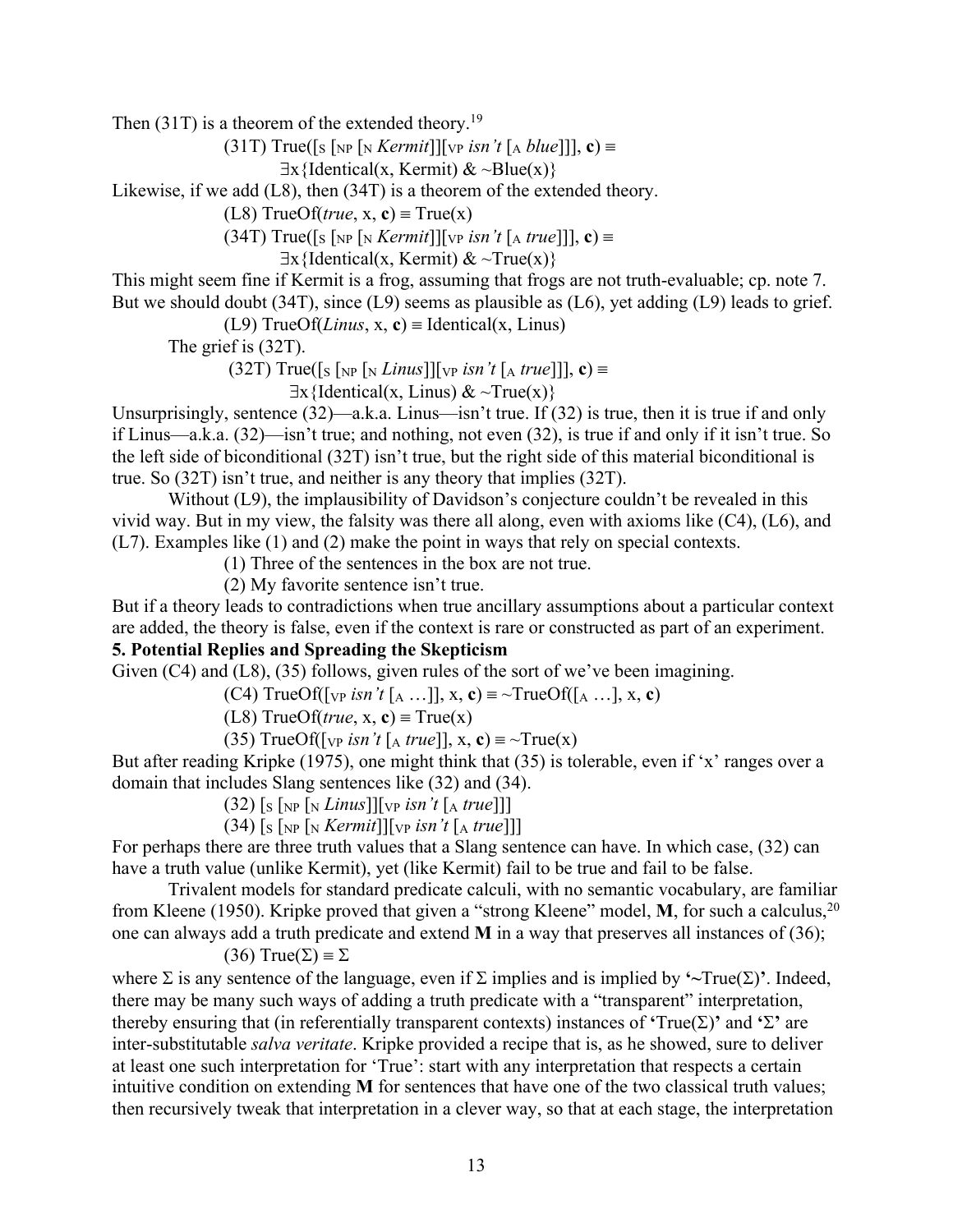for 'True' preserves any classical values assigned to sentences at the previous stage. Kripke's procedure will eventually settle on an interpretation for 'True' that extends **M** in a way that preserves  $(36)$  and assigns the nonclassical third truth value to any analogs of Linus.<sup>21</sup>

That's nice, especially if respecting (36) is an essential feature of a genuine *truth* predicate. But like Tarski, Kripke was talking about truth, not the meanings of Slang expressions. (Kripke's invented truth predicate doesn't have the meaning of 'true', or any other Slang meaning.) Positing three truth values is part of a helpful and perhaps correct way of thinking about truth. But this doesn't make (35) any less implausible.

We can introduce a Slang adjective 'klee', on a par with 'true' and 'false', and say that each truth-evaluable thing is true or klee or false; where klee things, if there are any, are the bearers of the non-classical third truth value. But even if (32) is klee, and not false, (32) isn't true. So even if (32) is klee, the right side of (32T) is true, and (32T) is true only if (32) is true.

(32T) True( $[s \in [N] \in [N] \cup [N]$  *[VP isn't*  $[A \text{ true}]]$ , **c**) =

 $\exists x \{ \text{Identical}(x, \text{Linus}) \& \sim \text{True}(x) \}$ 

So if (32) is klee, (32T) is true only if (32) is both klee and true. But nothing, not even (32), is both klee and true. So saying that (32) is klee doesn't make (32T) an acceptable consequence of a hypothesis about Slangs. This shouldn't be surprising, regardless of what one thinks about trivalent models of truth-in-**L** that preserve (36), since the objection to truth-theoretic semantics for Slangs *wasn't* that sentences like (37) are contradictory and hence false.

(37) The sentence 'Three of the sentences in the box are not true.' is true,

in English, if and only if three of the sentences in the box are not true.

On the contrary, the skeptical objector suspects that (1) doesn't have a truth condition,

(1) Three of the sentences in the box are not true.

The skeptic suspects that (1) is among the many things that are not truth-evaluable, and likewise for more complicated Slang sentences like (38) and (39),

(38) The sentence 'Snow is white.' is true, in English, if and only if snow is white.

(39) The sentence 'Snow is white.' is not truth-evaluable,

but it can be used to say that snow is white.

even if (39) can be used to make a true claim. So it's no reply to say that (1) is klee rather than false, as if the only debate was whether Davidsonians should embrace a bivalent conception of truth. Put another way, Davidsonians can't just point to a model of how a formal analog of (37) could be true. The challenge was that given what (1) actually means, there seems to be a good argument to the conclusion that (1) is not a truth-evaluable thing. And the argument is not that it's impossible to provide formal models of truth-in-L that preserve formal analogs of (37).<sup>22</sup>

Given a Slang, **L**, with lexical items like 'true', a more radical and direct application of Kripke's technique would be to propose (i) a truth theory,  $\Theta$ , for a "smaller" language, **L**, that is shorn of any semantic lexical items, and (ii) a way of extending  $\Theta$  to obtain a coherent truth theory for **L** in some clever way that does not merely add an axiom like (L8).

 $(L8)$  TrueOf(*true*, x, c) = True(x)

But if 'true' is treated differently than 'blue', the obvious question is whether the resulting theorems for sentences containing 'true' are translational in the relevant sense. And if not, why we should think that the theorems for other sentences of **L** are any more translational?

Lycan (2012) explores a related line of thought. His idea is that what I called **L-** is really a base language, **B**, to which the predicate **'**True-in-**B**(…)**'** can be added. The extended language, **B**<sup> $+$ </sup>, can be supplemented with **'**True-in-**B**<sup> $+$ </sup>(...)' to form the language **B**<sup> $+$ </sup>; etc. For any sentence  $\Sigma$ of **B**, **'**True-in-**B**( $\Sigma$ )' is not a sentence of **B**; for any sentence  $\Sigma$  of **B**<sup>+</sup>, **'**True-in-**B**<sup>+</sup>( $\Sigma$ )' is not a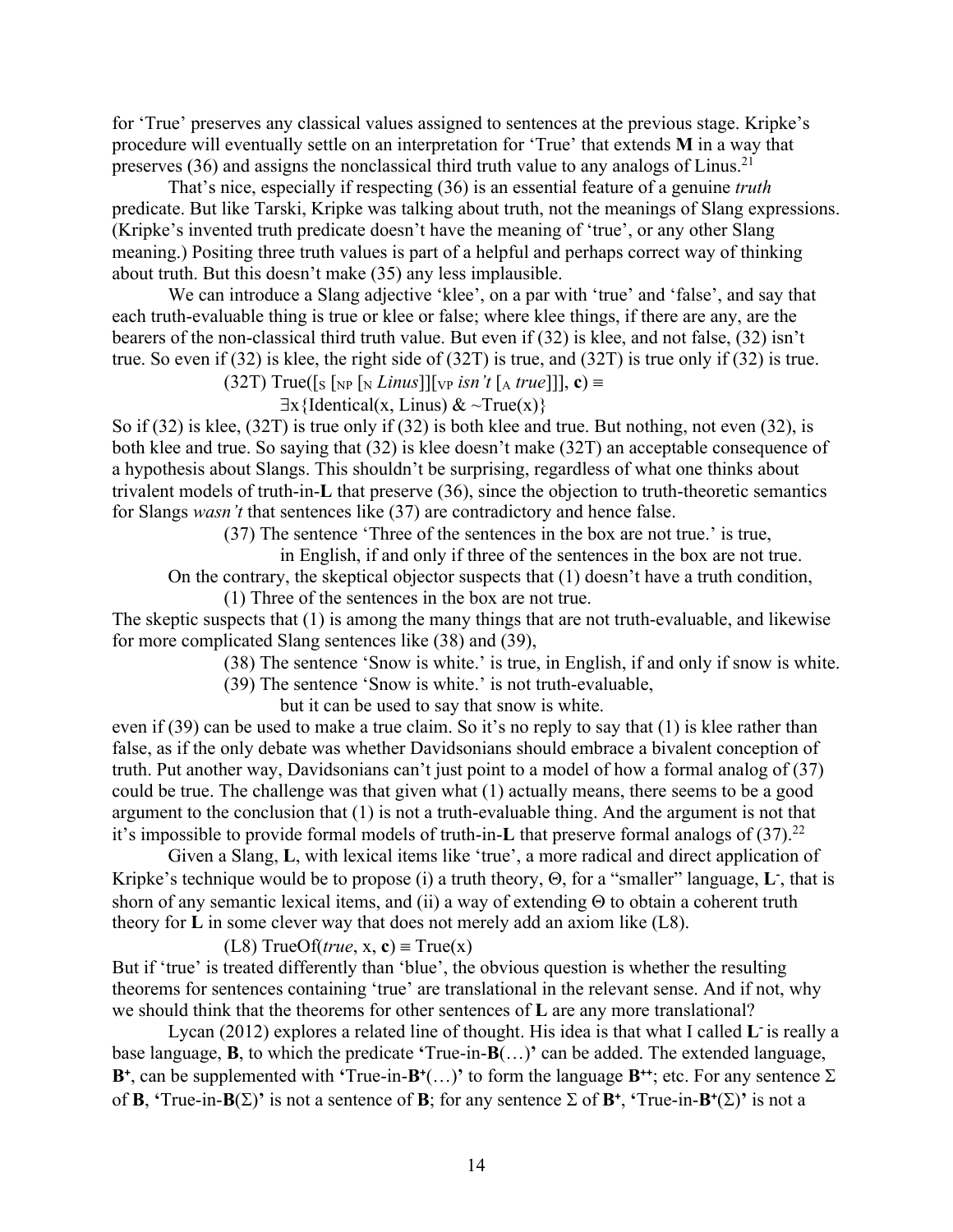sentence of **B<sup>++</sup>**; etc. This approach will still face difficulties with trilogues like (33) above. Though as Lycan shows, given a truth theory for **B**, one can specify truth theories for the more inclusive languages; and if one describes Slangs as sets of sentences, then **B** is very different than its superset **B<sup>+</sup>** , which is very different than its superset **B++** , etc. But if Slangs are generative procedures, as Chomsky (1986) argues, then **B** is simply the Slang in question *minus* some words that reveal some problems for truth-theoretic conceptions of meaning. In my view, there is no interesting sense in which a speaker of a Slang with words like 'true' is also a speaker of a Slang that lacks these words, and this undercuts the initial attractions of Lycan's proposal; see Pietroski (2017a, 2018). Moreover, the Foster worry remains. Why think that theorems formulated in terms of notions like **'**True-in- $B$ <sup>…</sup>( $\Sigma$ )'—where **'B…'** ranges over an alleged families of Slangs, rooted in an alleged base Slang with no semantic vocabulary—will be translational?

This makes it tempting to restrict the rules of inference/replacement so that they don't apply to sentences that contain 'true'. But there are many ways to create liar-esque sentences given factive expressions like 'knows' ('regrets', 'found out', etc.) and the possibility of using deictic expressions to refer to sentences/claims in contexts. Moreover, there's nothing inherently problematic about sentences that contain 'true'. In endlessly many contexts, (1) can be used to make true claims; likewise for and (2) and (40).

(2) My favorite sentence isn't true.

(40) This sentence isn't true.

We understand these sentences perfectly well, and there is no independent evidence that we understand 'true' in a special way. On the contrary, we seem to understand sentences like (41)

(41) Three of my favorite sentences in the box with the most true sentences are neither true nor examples of arithmetic falsehoods.

in the same human way that we understand grammatically parallel sentences in which 'true' is replaced with 'blue'. One wants to know how cognitively limited speakers can understand so many expressions. Bracketing words that reveal trouble for a proposal leaves this central explanandum for theories of meaning in place, absent reasons for thinking that the apparent counterexamples are understood in a special way. (Holists should agree emphatically.)

A related option is to revise the axioms so that the theorems are restricted to utterances that are truth-evaluable, along the lines of (T-utt).

 $(T$ -utt)  $\forall u$ :UtteranceOf $(u, \Sigma)$  & SentenceOf $(\Sigma, L)$  & TE $(u)$ [True-in-L $(u) \equiv \Phi(u)$ ] Then the theory would be silent regarding any other utterances. But even if theorems like (31T-utt) are derivable from a theory that is otherwise suitably constrained,

> $(31T$ -utt)  $\forall u$ :UtteranceOf(*u*, [s [NP [N *Kermit*]][VP *isn't* [A *blue*]]]) & TE(*u*)  $[True(u) = \exists x \{ Identical(x, Kernit) \& \sim Blue(x) \}]$

we have to ask whether or not (31T-utt) is suitably translational. My own view is that quantifying over utterances is already conflating meaning with use in way that makes such theorems non-translational. I can use (31) in thought without ever pronouncing it.

 $(31)$  [s [NP [N *Kermit*]][VP *isn't* [A *blue*]]]

And prima facie, such uses imply nothing about utterances.<sup>23</sup> One can replace 'utterance' with a technical term that includes internal uses. But even if meaning can in principle be specified in terms of a suitably broad notion of use, invoking technical terms invites the worry that the derivable theorems are no more translational than (14T).

 $(14T^*)$  True([s [<sub>NP</sub> [<sub>N</sub> *Ernie*]][<sub>VP</sub> [<sub>V</sub> *snores*]]], **c**) = Yells(Bert) This worry, already in the house, is greatly amplified if the derivable theorems include a technical notion that excludes any utterances that are not truth-evaluable.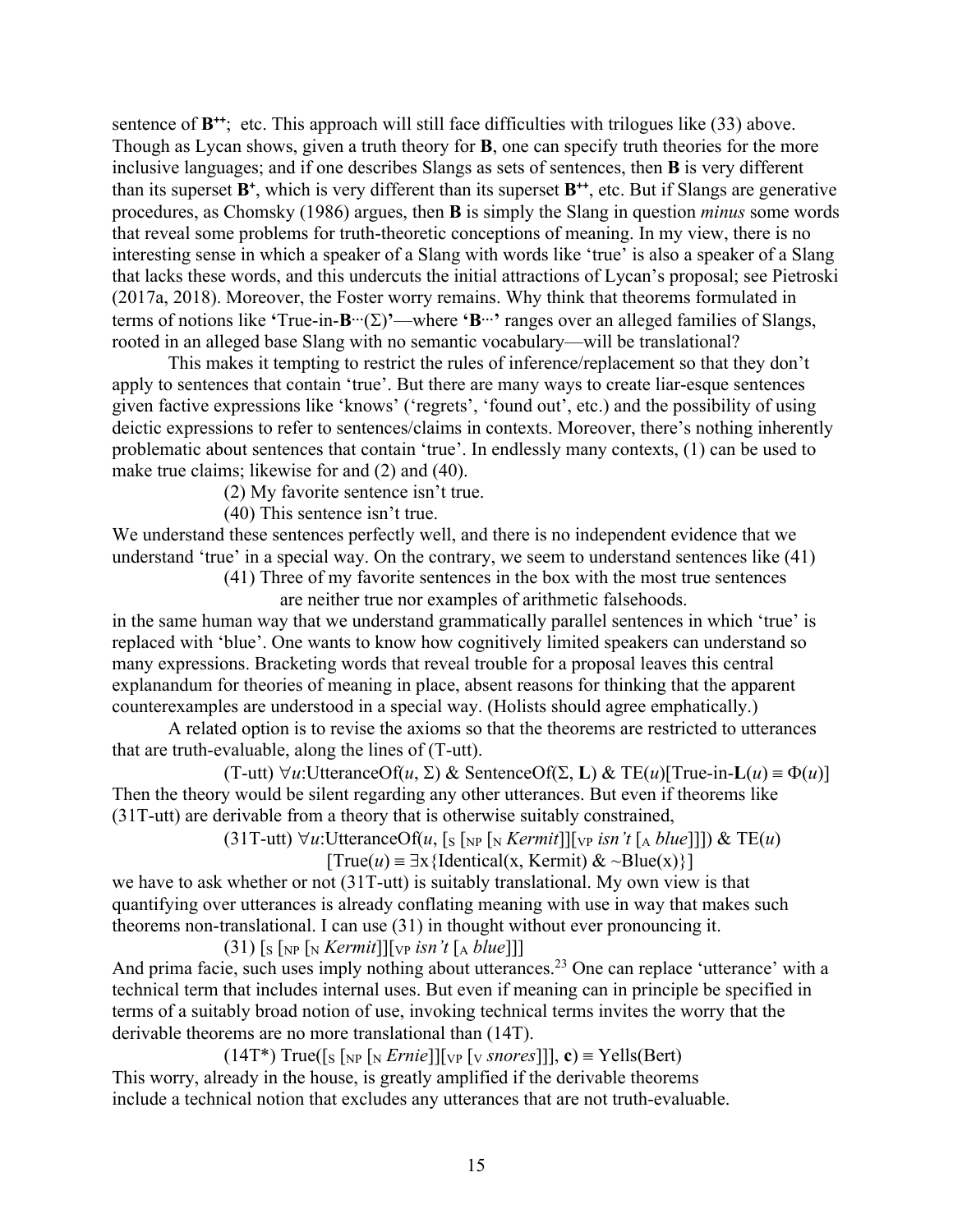One might think that this kind of argument proves too much, since it might be used to challenge the idea that biconditionals like (42) are translational.

 $(42)$  True([s [NP [N *I*]][VP [V *snored*]]], **c**) =

 $\exists$ x{Identical(x, SpeakerOf[**c**]) &  $\exists$ e[SnoringBy(e, x) & Before(e, TimeOf[**c**])} But while I wouldn't *start* an argument this way, the challenge is apt. Prima facie, the invented sentence on the right side of (42) isn't a good translation of the Slang sentence mentioned on the left, even if this is the best one can do given Davidsonian constraints; cp. (43).

(43) J'ai ronflé.

If Ernie is speaking French and utters (43) as a way of saying why Bert yelled, the right side of (42) is a poor choice for translating his utterance, unless the audience will treat this formalism *as if* it has the meaning of the English sentence mentioned on the left side of (42).

The issue here is quite general. What translational theorem for a sentence with quantifiers, like (44), is a truth theory supposed to deliver?

(44) Every odd number precedes an even number.

Given a first-order predicate calculus whose sentences include (45),

 $(45)$   $\forall$ x:Ox[ $\exists$ x':Ex'(Pxx')]

we can stipulate a truth theory in terms of sequences of domain entities. Let's say that a sentence of the calculus is true if and only if every sequence satisfies the sentence, and for any sequence  $\sigma$ :  $\sigma$  satisfies (45) if and only if each sequence,  $\sigma^*$ , that associates the first variable, 'x', with an odd number and is just like  $\sigma$  with regard to other variables is such that  $\sigma^*$  satisfies (46);

 $(46)$   $\exists$ x':Ey(Pxx')

where a sequence,  $\sigma^*$ , satisfies (46) if and only if some sequence,  $\sigma^{**}$ , that associates the second variable, 'x'', with an even number and is just like  $\sigma^*$  with regard to other variables is such that the entity that  $\sigma^{**}$  associates with 'x' precedes the entity that  $\sigma^{**}$  associates with 'x''. To provide such stipulations, we need suitable Slang words and some technical devices. If we employ subscripts to disambiguate anaphoric uses of 'it' as in (47)—cp. Boolos (1998)—

> (47) For any sequence<sub> $\sigma$ </sub>, every sequence<sub> $\sigma$ \*</sub> that associates the first variable with an odd number and is just like it<sub> $\sigma$ </sub> with regard to other variables is such that some sequence<sub> $\sigma^*$ </sub> that associates the second variable with an even number and is just like it<sub> $\sigma^*$ </sub> with regard to other variables is such that the entity that  $it_{\sigma^{**}}$  associates with the first variable precedes the entity that  $it_{\sigma^{**}}$  associates with the second variable.

then we can offer an almost-English paraphrase of the intended satisfaction condition for (45). But neither (45) nor (47) seem like good translations of (44) or (48).

(48) Chaque nombre impair précède un nombre pair.

Sentence (47) is, to understate, technical in ways that (44) and (48)—which say nothing about sequences or variables—are not. Formula (45), an invented expression in which ' $\forall x$ ' and ' $\exists y$ ' are syncategorematic sentence-*prefixes*, has a stipulated satisfaction condition. It doesn't have any other semantic property, unless one adds further stipulations—e.g, about an intended sense that determines the already stipulated satisfaction condition.24 Likewise, 'Ox' has a satisfaction condition, but not the Slang meaning of 'is an odd number'. So (45) doesn't have the meaning of (47). And even if (45) somehow inherited the meaning of (47), that won't help if (47) and (48) have different meanings. One can say that (45), with the satisfaction condition specified by something like (47), is a regimentation of (48). But a regimentation can be a poor translation.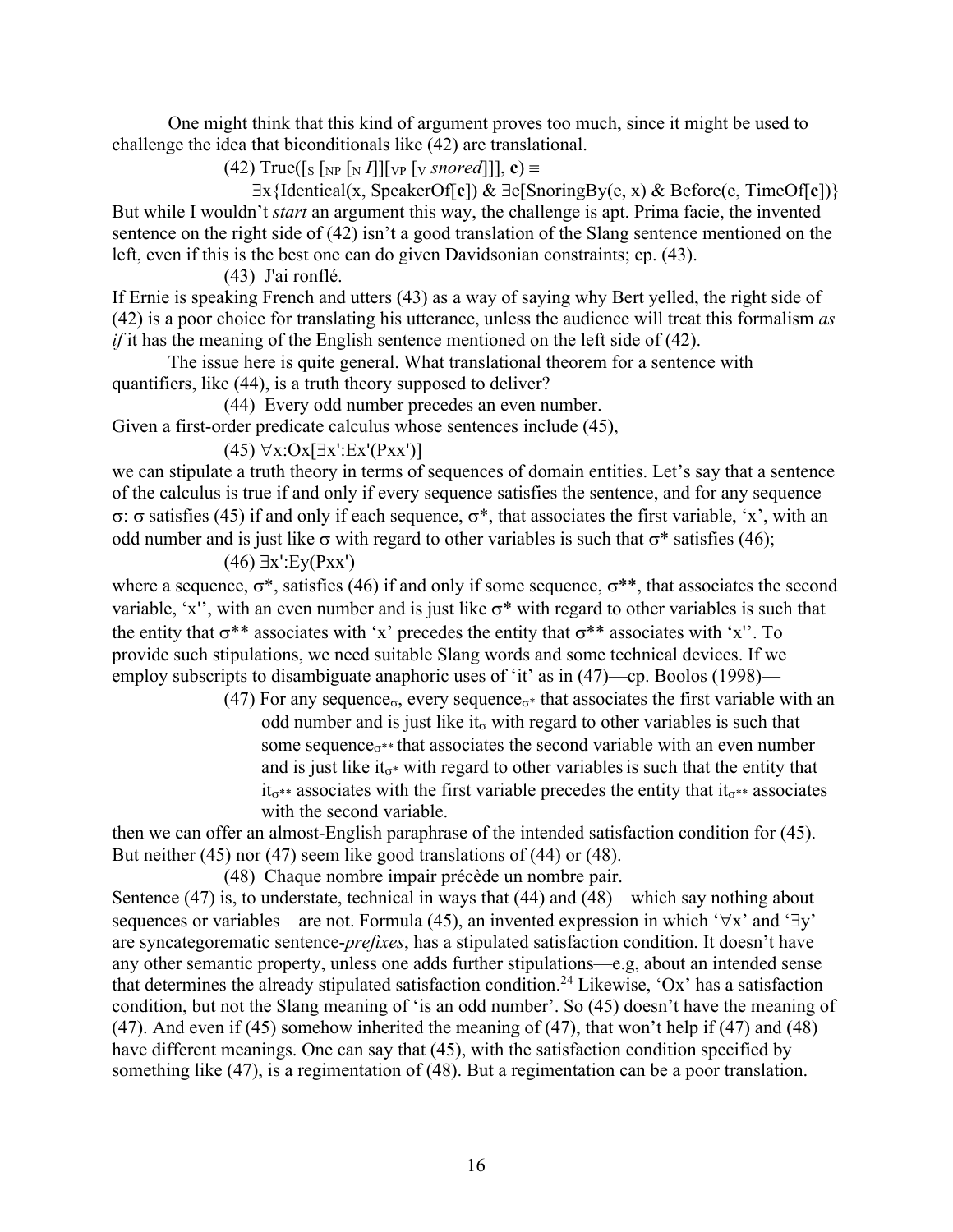And the issue is not about Davidson's preference for a first-order metalanguage. It won't help to replace (45) and (47) with a second-order formula like (49) and an English construal.

(49)  $\exists X \exists Y[\forall x(Xx \equiv Ox) \& \forall x(Yx \equiv \exists x'[Pxx' \& Ex']) \& Includes(Y, X)$ 

# **6. True and Translational, or Cognitively Correct**

In my view, 'translation' is polysemous. So my concern is not that there is some sense in which Davidsonian T-theorems are not translational. My worry is that there is no interesting sense in which such theorems are translational. I suspect that if there is a "core" concept of translation, it is a concept of a context-sensitive relation exhibited by utterances of meaningful expressions. Given an utterance *u* of a sentence  $\Sigma$  of a Slang **L**, and some standards for translation, we can ask if an utterance  $u'$  of a sentence  $\Sigma'$  of a Slang  $\mathbf{L}'$  is a good translation of  $u$  (or a better translation than some utterance  $u''$  of a sentence  $\Sigma''$  of a Slang **L**<sup>*''*</sup>). The meanings of  $\Sigma$  and  $\Sigma'$  will be among the relevant factors. But there will be many other factors, including the length of the sentences and the importance of brevity in the context. A simultaneous translator, trying to implement a real-time conversation between people who do not share a language, faces a different task than someone translating a historical text with a book that can include many explanatory footnotes. (And of course, Davidsonians are not entitled to assume that T-theorems are translational in the sense of preserving meaning or Fregean sense.)

I don't deny that Slang expressions can be translated, as in English-French dictionaries. Given an expression  $\Sigma$  of one Slang, we can ask which expression (or class of expressions) of some other Slang provides the best bet for a relatively good translation for uses of  $\Sigma$  across "typical" contexts. From this perspective, the notion of translating expressions is derivative, but not because languages are the units of translation. On the contrary, the practice of translating Slangs is even farther removed from the practice of translating (or paraphrasing) one utterance with another. The idea of translating Slang sentences with invented Tarskian sentences—or Slangs with Tarskian languages—may be an odd residue of the Quinean idea that Slang sentences can be "regimented" even though they don't really have meanings of their own.<sup>25</sup>

Davidsonians are free to develop technical senses in which T-theorems can be translational; see, e.g., Lepore and Ludwig (2007). We might even agree that *if* Slang sentences have truth conditions, then a correct truth theory for a Slang can serve as a theory of meaning for that language, so long as (all of) its theorems are translational in the relevant technical sense. But it would still need showing that Slang sentences have truth conditions. If truth theories for Slangs had theorems like (13), which bilingual speakers regard as decently translational,

(13) 'La neige est blanche.' is true (in French) if and only if snow is white. that might be an argument that the object language sentences really do have truth conditions, and that the phenomenon of Slang expressions having meanings is a matter of these expressions having the properties specified by the truth theories. But if the theorems are more like (14T),

 $(14T) True([s [NP [N *Ernie*]][VP [V *snores*]]], c) \equiv$ 

 $\exists x \{ \text{Identical}(x, \text{Ernie}) \& \text{Snores}(x) \}$ 

and they are translational only in some technical sense, then one can't just assume that the theorems—or biconditionals like (13)—are true.

This point holds even if the technical notion is spelled out in terms of the hypothesis that speakers of Slangs unconsciously encode truth theories in a mental language that is used as a natural metalanguage. I have nothing against the idea that humans and other animals enjoy languages of thought; and perhaps a psychologized version of Davidson's conjecture, as in Larson and Segal (1995), offers the best hope of defending a version of the conjecture.<sup>26</sup> But one can't just assume that some version of the conjecture is correct.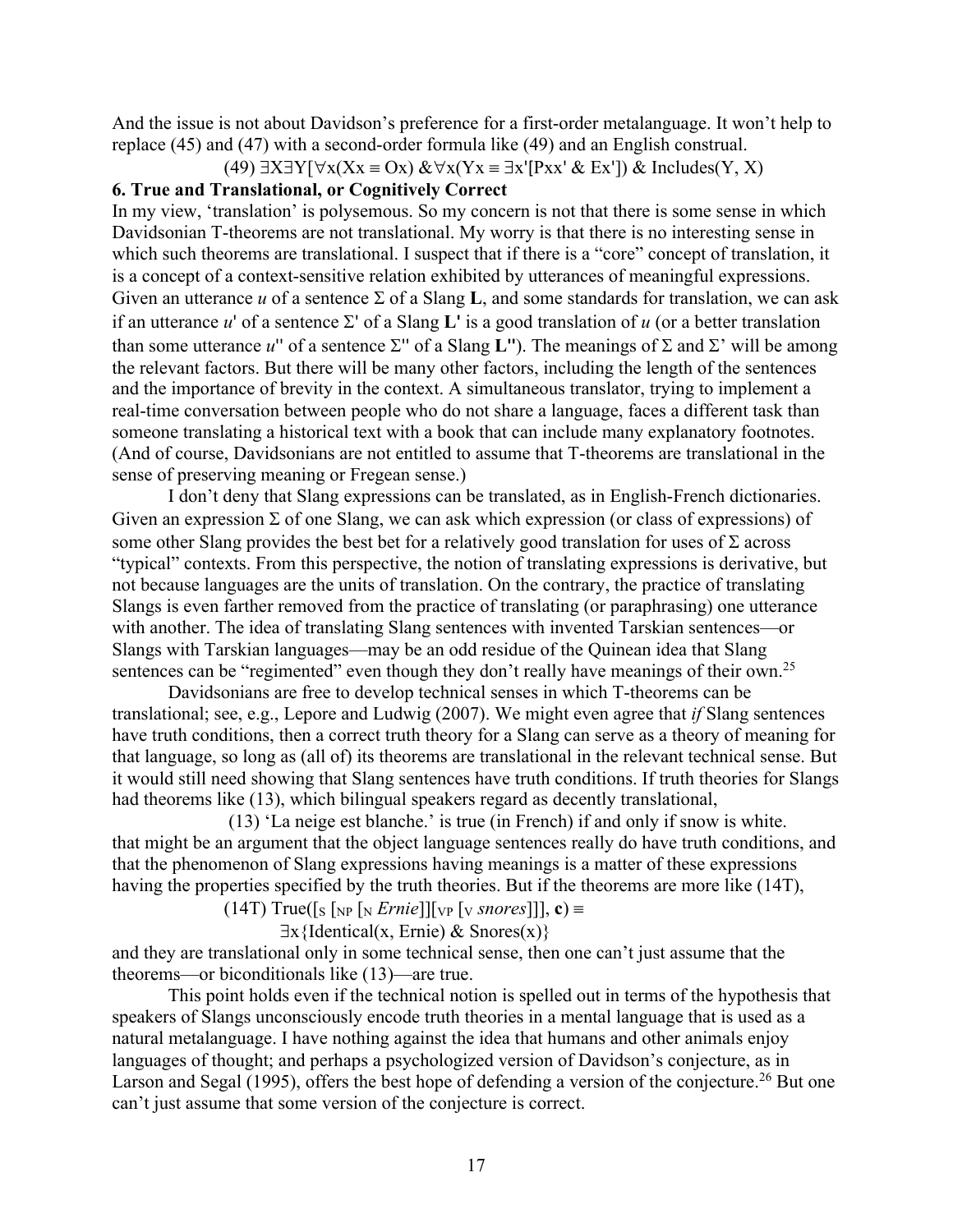Using small capitals to indicate expressions of "mentalese," perhaps something like (14TM) can be derived from internalized analogs of the axioms from which (14T) was derived.

```
(14TM) TRUE([s [NP [N ERNIE]][VP [V SNORES]]], C) =
```

```
\existsX{IDENTICAL(X, ERNIE) & SNORES(X)}
```
This wouldn't show that the mental sentence  $\exists x$  {IDENTICAL(X, ERNIE) & SNORES(X)} translates the Slang sentence [S [NP [N *Ernie*]][VP [V *snores*]]].27 But one can abandon the idea that a suitably formulated truth theory for a Slang, **L**, will have translational theorems, in favor of the hypothesis that such a theory can be "cognitively correct" in the following sense: each speaker of **L** has, as part of the linguistic competence she employs to understand expressions **L**, an isomorphic theory that assigns the same truth-theoretic properties to expressions of **L**. On this view, what makes a truth theory a theory of meaning is that one or more speakers have and use it in the right way. And one can hypothesize that speakers of **L** have pretty similar theories, none of which are outrageously Fosterized versions of others.

Of course, if Slang expressions have truth-theoretic properties by virtue of being suitably related to mentally represented truth theories, there is a sense in which Slang expressions do have meanings that go beyond (but determine) their truth-theoretic properties. This un-Davidsonian idea invites un-Davidsonian questions. Do symbols of the relevant mental metalanguage have contents that are individuated more finely than truth values? If so, are these contents sets of (Kripkean or Lewisian) possible worlds, Russellian propositions, Fregean senses, or abstracta of some other kind? In virtue of what do the relevant mental symbols have whatever semantic properties they have? What kinds of variation can be exhibited by the hypothesized mental encodings of truth theories for a particular Slang? Perhaps such questions can be left open. But one large question cannot be bracketed: why think that speakers mentally encode *truth* theories, especially given the implications for Liar Sentences?

If psychologized truth theories for Slangs have theorems like (14TM),

 $(14TM)$  TRUE $([s [NP [N *ERNIE*]] [VP [V *SNORES*]]], C) \equiv$ 

 $\exists$ X{IDENTICAL(X, ERNIE) & SNORES(X)}

then perhaps Slang sentences really do have truth conditions, and the phenomenon of Slang expressions having meanings is a matter of these expressions having the properties specified by the psychologized truth theories. Though even given the antecedent of the conditional, the psychologized theories might be wrong; and while one can try to maintain that false theories can be correct theories of meaning—see Eklund (2002), Heck (2004, 2007), Lepore and Ludwig (2007), but cp. Collins (2015)—this undercuts the idea that biconditionals like (13) are true.

(13) 'La neige est blanche.' is true (in French) if and only if snow is white. But if such biconditionals are not true, then theories of meaning need not and should not explain why such biconditionals are not true.<sup>28</sup> In which case, we need to start over and ask whether speakers mentally encode *truth* theories, without assuming that theories of *meaning* for Slangs are (at their core) suitably formulated truth theories.

Once psychologistic hypotheses are (back) on the table, one wants to know why it's better to say that speakers of English have mental analogs of axioms like (L1), (L3), and (C1),

(L1) TrueOf(*Ernie*, x, c) = Identical(x, Ernie)

(L3) TrueOf(*snores*, x, c) = Snores(x)

 $(C1)$  True([s [<sub>NP</sub> ...][<sub>VP</sub> ...]], **c**) =

 $\exists x \{TrueOf([NP ...], x, c) \& TrueOf([VP ...], x, c)\}$ 

as opposed to saying that meanings are concepts, or classes of extensionally equivalent concepts. If understanding  $[s]_{NP} [N \text{ } Ernie]] [V \text{ } N \text{ } or \text{ } res]]$  requires suitable mental axioms—and this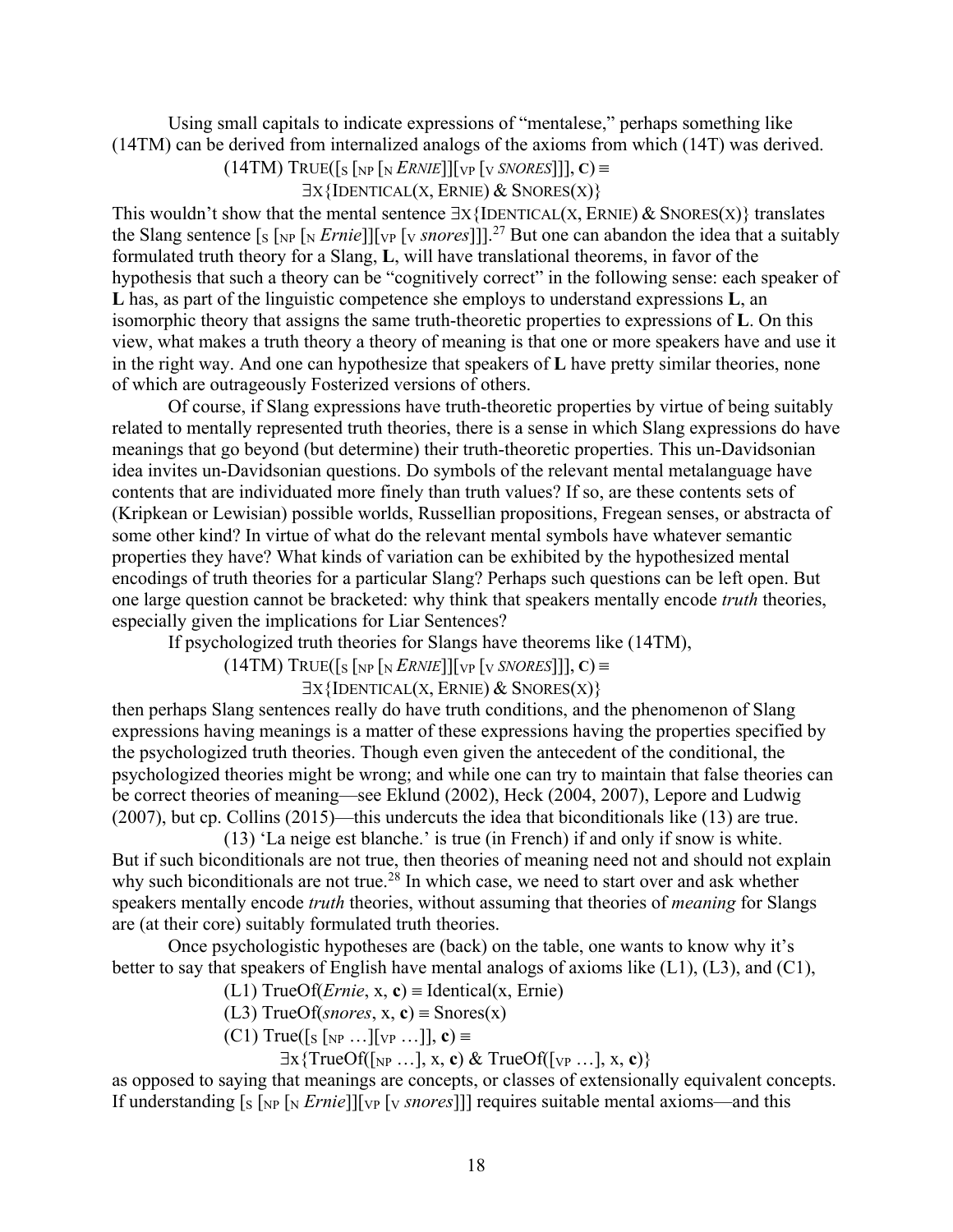requires concepts of Ernie, the snorers, and some logical operations—why not say, without also invoking truth, that speakers can understand the Slang sentence because they can use it as a guide for how to build a thought of a certain kind by combining concepts accessed via the lexical items in certain ways specified the structure of the sentence? (Cp. Katz and Fodor [1963].)

Put another way, one wants to know what work is left for appeals to truth in theories of meaning for Slangs, once one assumes (*pace* Lewis [1975]) that speakers understand Slang expressions by pairing them with mental representations. Moreover, given this assumption, it seems especially odd to bracket the phenomenon of polysemy. Prima facie, competent speakers don't represent 'window' (or 'true') as having an extension. Even for a single speaker, the word can be used in a single sentence to access various mental representations that *are not* extensionally equivalent. So at a minimum, any psychologized version of Davidson's conjecture should be compared with overtly psychologistic conceptions of meaning that reject the conjecture and don't ignore polysemy; see, e.g., Pietroski (2005, 2018). But the more important point is more general. One can't just assume that Davidson's conjecture is correct if (i) some psychologized version is sustainable, and (ii) all the unpsychologized versions face Foster's Problem. We need to consider the possibility that the conjecture was just wrong.

# **7. Worlds Won't Help: Meanings vs. Communicative Contents**

In section three, I said that associating sentences with sets of possible worlds (as opposed to truth values) won't help in addressing Foster's Problem. Let me conclude by being explicit about this.

Maybe there are worlds where Ernie snores and Bert doesn't yell, or Ernie doesn't snore and Bert yells. But maybe it's an essential truth of muppets that Ernie snores if and only if Bert yells. I don't know the modal facts. Still, I'm sure that (14) and (15) have different meanings.

 $(14)$  [s [NP [N *Ernie*]][<sub>VP</sub> [v *snores*]]

 $(15)$  [s [NP [N *Bert*]][VP [V *yells*]]]

So I doubt that these sentences differ in meaning because there are possible worlds at which exactly one of the sentences is true. If others are confident that there are such worlds, I suspect they are somehow characterizing worlds in terms of meanings, as opposed to characterizing meanings in terms of an independently plausible conception of possible worlds.

Similarly, there may be possible worlds at which snow is white and grass isn't green, or snow isn't white but grass is green. My own judgments, regarding the modal status of generic color ascriptions, are neither clear nor confident. Yet I know that (8) and (9) differ in meaning.

(8) Snow is white.

(9) Grass is green.

While these epistemic points are surely not decisive, they are suggestive. Consider (50) and (51).

(50) All snow, if there is any, is snow.

(51) All grass, if there is any, is grass.

Since these sentences differ in meaning, pairing both with the set of all possible worlds is not a way of pairing these sentences with their meanings. Yet every possible world is such that any snow there is snow, and any grass there is grass. So even if there are worlds at which snow is white and grass isn't green, I don't think we should conclude that (52) is *true* at such worlds.

(52) Snow is white and grass isn't green.

There are reasons for doubting that Slang sentences have truth conditions. In principle, these reasons might be outweighed by a good theory that specifies meaning in terms of truth; but given Foster's Problem, such outweighing seems unlikely. One might have hoped that appealing to possible worlds would help in responding to Foster, and making it plausible that meaning can be specified in terms of truth after all. But even if truth conditions are specified relative to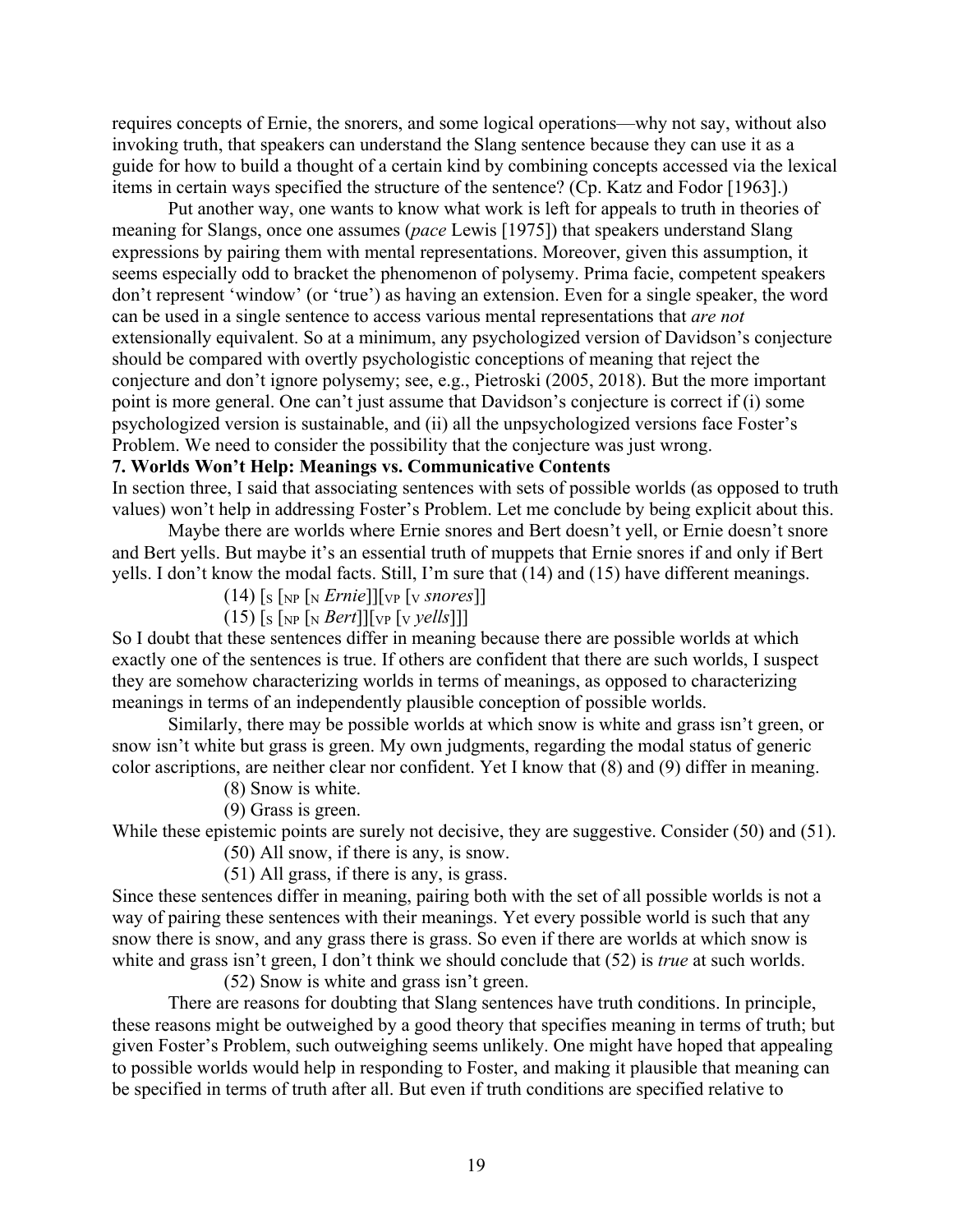worlds, truth theories will—and should—fail to distinguish endlessly many pairs of sentences that differ in meaning but not with regard to truth. So a long road leads back to where we started. Even if (52) isn't a clear counterexample to the hypothesis that sentence meanings are sets of worlds, this doesn't make it plausible that the meaning of (52) is a set of worlds. And there are many examples like (50-51).

Following Kripke (1980), I don't think there are any possible worlds at which Hesperus isn't Phosphorus, unicorns and centaurs exist, or woodchucks fail to be groundhogs. Nonetheless, (53) and (54) differ in meaning, as do (55) and (56).

- (53) A woodchuck flew to Hesperus on a unicorn.
- (54) A groundhog flew to Phosphorus on a centaur.
- (55) Unicorns despise centaurs.
- (56) Centaurs despise unicorns.

But even if one insists that there *are* possible worlds with unicorns and such, the point remains given endlessly many sentences like (57) and (58), which are as grammatical as (59).

(57) Three colorless green ideas slept furiously.

- (58) Three colorless red ideas slept peacefully.
- (59) Three friendly brown dogs slept quietly.

Presumably, there are no possible worlds at which any colorless yet colored ideas sleep furiously or peacefully. In which case, for every possible world *w*, three colorless green ideas slept furiously at *w* if and only if three colorless red ideas slept peacefully at *w*.

Likewise, (60) and (61) differ in meaning.

(60) There is an odd number that precedes every prime number.

(61) Every prime number is preceded by some odd number.

But every possible world is such that at that world, there is an odd number—viz., 1—that precedes every prime number, each of which is preceded by at least one odd number. And at this point, one can't bite the bullet by saying that (60) and (61) have the same meaning for theoretical purposes. String (62) is ambiguous, with the distinct meanings indicated by (62a) and (62b).

(62) *some odd number precedes every prime number*

(62a) Some odd number is such that it precedes every prime number.

(62b) Every prime number is such that some odd number precedes it. It may be that  $(62a)$  has the same meaning as  $(60)$ , and  $(62b)$  has the same meaning as  $(61)$ . But the two meanings of (62) are not the same. The "surface scope" meaning, indicated with (62a), is intuitively more demanding than the "inverted scope" meaning indicated with  $(62b)$ ; cp  $(63)$ .<sup>29</sup>

(63) *some odd duck called every phone number*

(63a) Some odd duck is such that it called every phone number.

(63b) Every phone number is such that some odd duck called it.

If meanings are sets of possible worlds, then a Slang, **L**, pairs a sentential pronunciation  $\pi$ with *n* (but not  $n + 1$ ) meanings if and only if **L** pairs  $\pi$  with *n* (but not  $n + 1$ ) sets of possible worlds. But consider the pronunciation of (64) and its many disambiguations,

(64) *a colorless green idea with a name was ready to eat near the bank* remembering that 'a name' and 'an aim' are homophonous. It just isn't plausible that there is a distinct set of possible worlds for each reading. On the contrary, it seems that the readings correspond to equivalence classes of derivations; see section two. And derivational distinctions can mirror distinctions in expression meanings without corresponding to any difference regarding the sets of possibilities that correspond to the various expressions.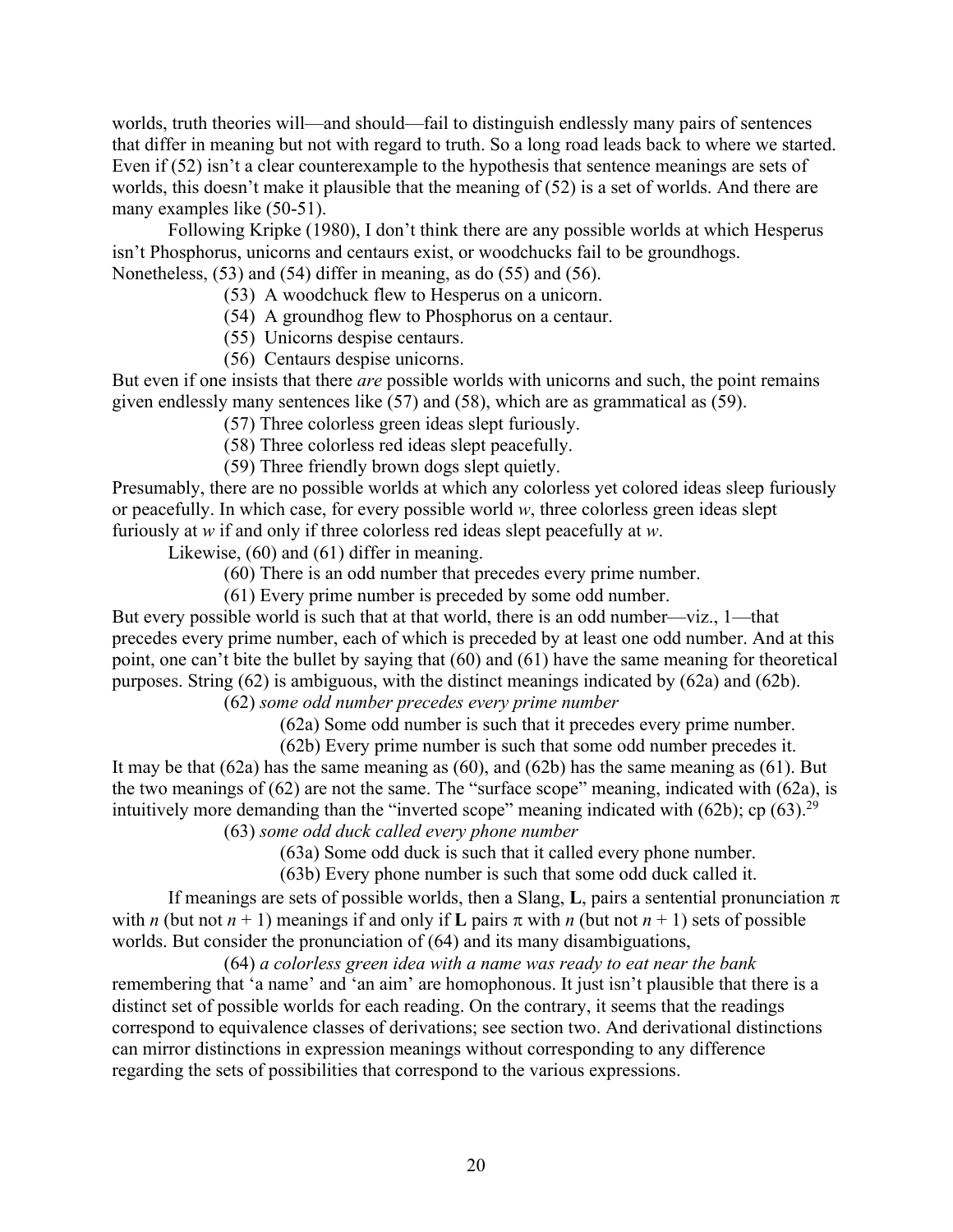In my view, this is the crucial point illustrated by the examples, which are not offered merely as apparent counterexamples to the hypothesis that meanings are sets of possible worlds. Identifying meanings with sets of possible worlds is, fundamentally, as implausible as identifying meanings with truth values or any other "objective contents" that efface the structural/derivational distinctions that underlie the phenomenon of constrained structural homophony that Chomsky (1957, 1964, 1965) stressed and began to explain.

Given a language-independent notion of possible world, we can characterize a technical notion of propositional content in terms of sets of worlds and hypothesize that certain uses of Slang sentences have such contents; see Stalnaker (1978, 1984). We can also invent languages whose sentences have, by stipulation, semantic properties that map contexts of some kind onto sets of worlds. Such languages can even include a transparent truth predicate. We can also imagine a community of Slang users who adopt, by explicit convention, a language whose sentences map contexts onto the defined objective contents. But it doesn't follow that Slang sentences perform this magic for us. There are reasons for doubting that declarative Slang sentences have truth conditions, relative to contexts, even in the spare Davidsonian sense of having truth values that can be specified conditionally. So there are reasons for doubting that these natural sentences have truth conditions in more robust senses, even if there are reasons for thinking that many acts of assertion are bearers of objective contents that are individuated more finely than truth values but more coarsely than Fregean Gedanken.

As Chomsky also stressed, one can and should ask if distinct expressions—corresponding to distinct equivalences classes of derivations—can have the same meaning. Animating examples include (60) and (62a), (61) and 62b), (65) and (66), (67) and (68), etc.

- (65) Romeo loves Juliet
- (66) Juliet is loved by Romeo
- (67) Bingley is easy to please
- (68) It is easy to please Bingley

One suggestion, which Chomsky began to explore, was that a derivation  $D^+$  might extend a derivation D by employing one or more transformations of a generable expression.<sup>30</sup> And one can explore other ways of characterizing "semantic equivalence classes" of the (syntactic) equivalence classes that Chomsky described. But even if distinct expressions can have the same meaning, we shouldn't conclude that meanings are independent of derivational structure, if only because of the endlessly many examples of structural homophony. One can reasonably hypothesize that meanings are individuated more coarsely than labeled phrase markers, or "trees," and that some grammatical distinctions do not mark semantic distinctions. But identifying meanings with (functions from contexts to) sets of possibilities—or ways of updating contexts, or any other objective contents that *efface* derivational structure—goes far too far.<sup>31</sup>

Again, sets of possibilities may provide a useful notion of publicly communicated language-independent contents. Effacing representational distinctions, in order to get at that which various thinkers represent in various ways, is basically what objective contents are for. And if the goal is to describe *what* speakers communicate in episodes of using meaningful Slang expressions to make assertions, then it can be useful to describe speakers as thinkers who represent (*inter alia*) ways the world could be. This can make it tempting to oversimplify and say that the meanings of Slang sentences *are* (functions from contexts to) sets of possibilities. But examples like (50-64) are, along with contingent Liar Sentences, reminders that this is indeed an oversimplification. However meanings are related to objective contents, it's complicated.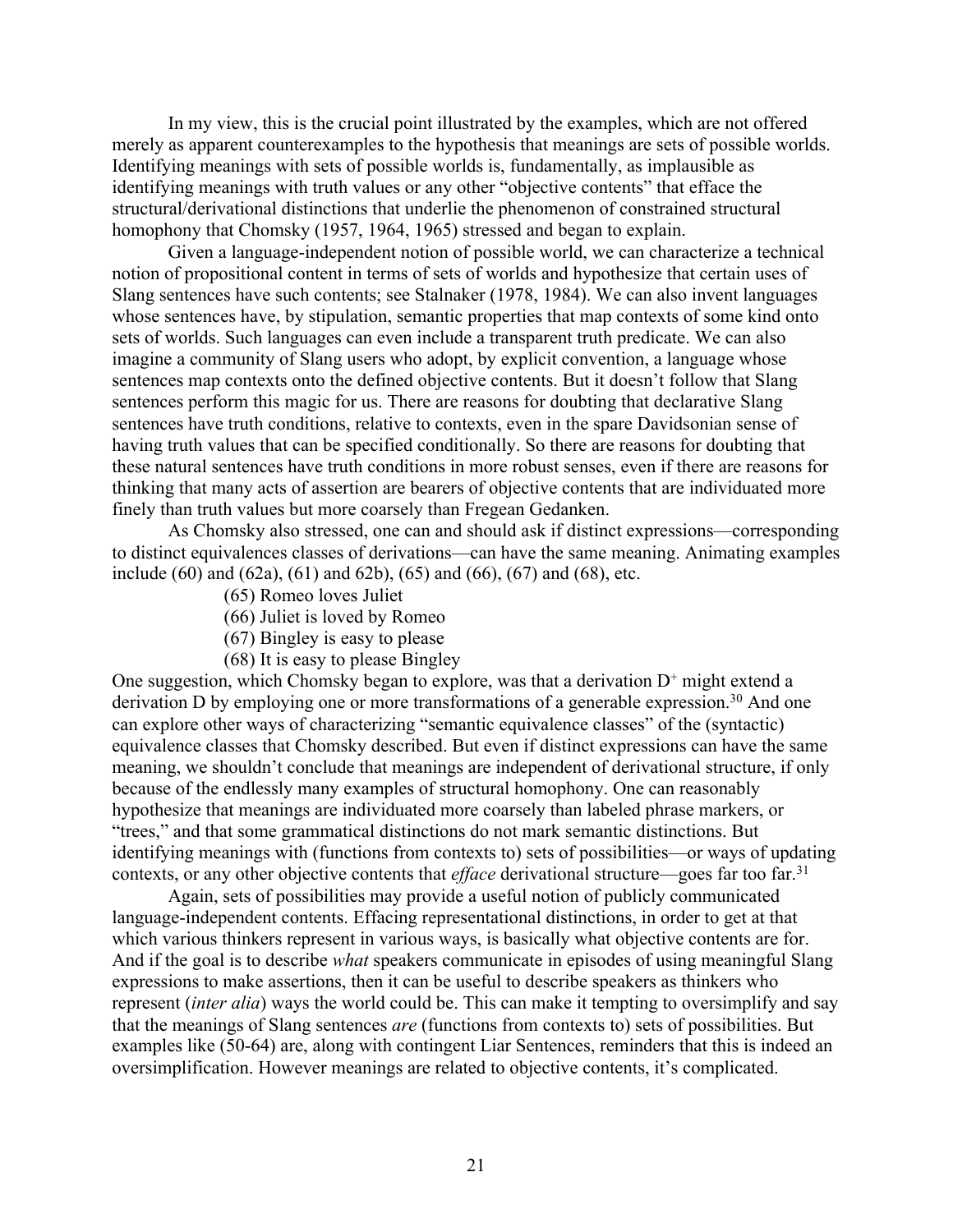There is a tendency to bracket examples like (50-64), along with contingent Liar Sentences, by saying that non-contingent claims and claims about truth are special cases. My suspicion is that these cases are special in being vivid illustrations of problems for truth-theoretic conceptions of meaning. But suppose that on a particular afternoon, Bingley is both eager to please and eager to be pleased, even though he is sometimes neither eager to please nor eager to be pleased. On that afternoon, both (21) and (22) could be used to express contingent truths.

(21) Bingley is eager to please.

(22) Bingley is eager to be pleased.

If the meaning if (21) is the set of possible worlds at which Bingley is eager to please, then since (21) and (22) differ in meaning, the meaning of (22) is some other set of worlds. But the meanings of (21) and (22) are compatible with it being essential to Bingley—and true in every possible world—that he is always eager to please if and only if he is eager to be pleased.

Fosterizing can be modalized. And *pace* Lewis (1986), the logical possibility of Bingley being eager to please without being eager to be pleased doesn't show that there are worlds at which this logical possibility obtains, much less that Slang sentence meanings—as opposed to stipulated contents for invented sentences—can be characterized as sets of the alleged worlds. Necessary truths that are not "truths of logic" don't have to be described as restricted necessities that are false at "distant" Lewisian worlds. And if insisting on such worlds is part of the best reply to Foster-ish objections to truth-theoretic conceptions of Slang meanings, that is telling.

To his credit, Davidson (1967a) didn't try to defend his hypothesis about Slangs by positing controversial possibilia as objective contents. Like Tarski, he didn't even insist on truth values as opposed to sequences of actual domain entities.<sup>32</sup> Davidson saw that the real challenge was to squeeze meaning out of truth without merely redescribing meanings in terms of dubious ontology. But as Foster noted, invoking holism and derivations of T-sentences won't do the trick; and Tarski had already indicated a serious difficulty regarding sentences that include 'true'.

More than fifty years later, much has been learned. Yet the real challenge remains. If the goal is to explain how speakers understand Slang expressions, one wants to know how invoking objective contents—truth values, sets of worlds, or whatevers—will help. One can hypothesize that Slang expressions *have* objective contents of some kind, and that by *specifying* these contents in the right way, one can explain how the expressions are understood. But both aspects of this conjecture still face old, powerful, and related objections.

#### **References**

Beall, J., Glanzberg, M., and Ripley, D. (2018). *Formal Theories of Truth*.

Oxford: Oxford University Press.

Boolos, G. (1998). *Logic, Logic, and Logic*. Cambridge, MA: Harvard University Press.

Burge, T. (1973): Reference and Proper Names. *Journal of Philosophy* 70:425-39.

—(1974). Demonstrative constructions, reference, and truth. *Journal of Philosophy* 71:205-223. Chomsky, N. (1957). *Syntactic Structures.* The Hague: Mouton.

—(1959). On Certain Formal Properties of Grammars. *Information and Control* 9: 137-167.

- —(1964). *Current Issues in Linguistic Theory.* The Hague: Mouton.
- —(1965). *Aspects of the Theory of Syntax*. Cambridge, MA: MIT Press.

—(1977). *Essays on Form and Interpretation*. New York: North Holland.

—(1986). *Knowledge of Language*. New York: Praeger.

—(1995). Language and Nature. *Mind* 104:1-61.

Chomsky, N. and Berwick, R. (2017). *Why Only Us: Language and Evolution.*  Cambridge, MA: MIT Press.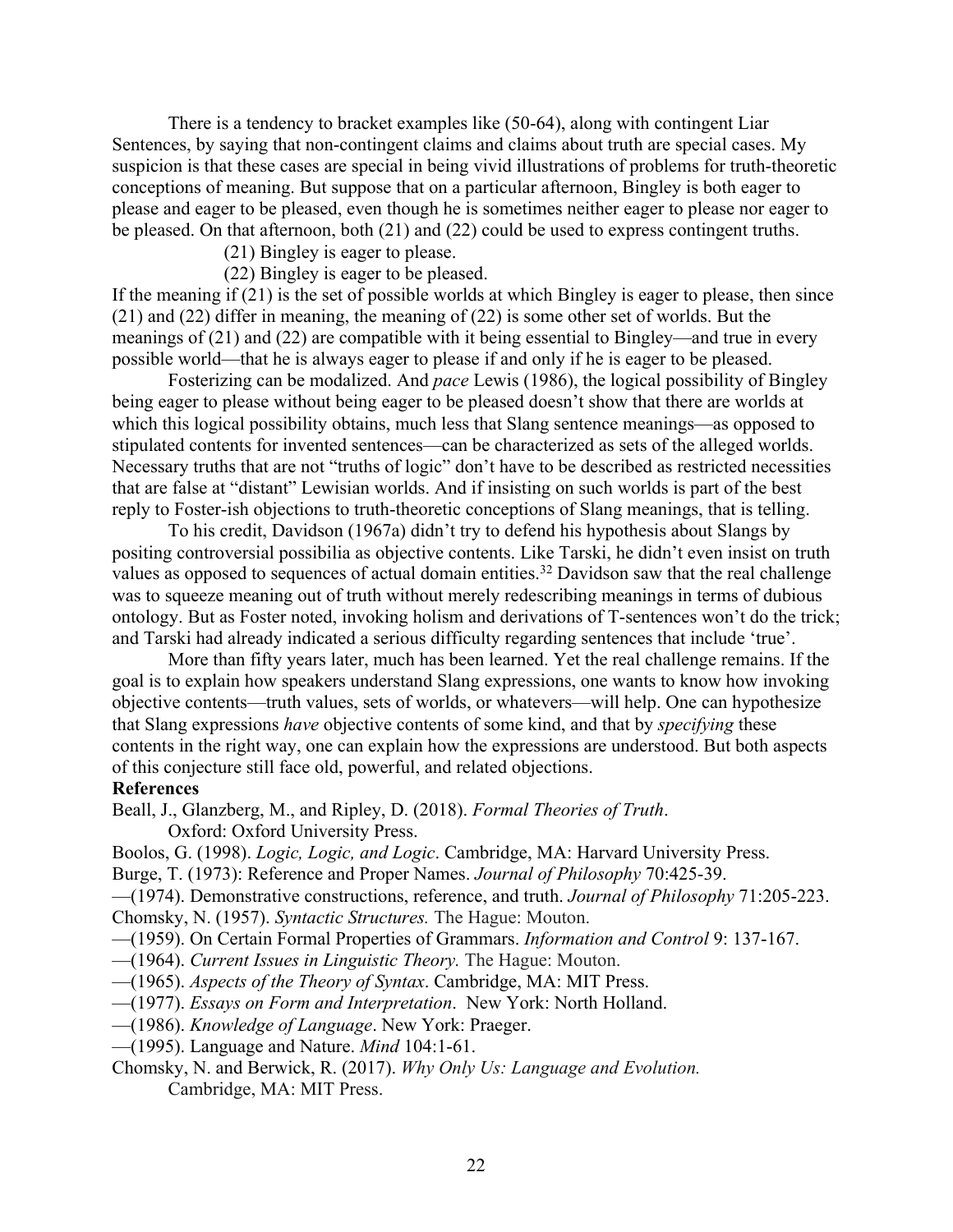- Collins, J. (2015). Truth and Language, Natural and Formal. In T. Achourioti *et.al*., eds., *Unifying the Philosophy of Truth.* Dordrecht: Springer.
- Davidson, D. (1967a). Truth and Meaning. Reprinted in Davidson 1984.
- —(1967b). The Logical Form of Action Sentences. Reprinted in Davidson 1980.
- —(1973). Radical Interpretation. reprinted in Davidson 1984.
- —(1976). Reply to Foster. In Evans and McDowell 1986.
- —(1980). *Essays on Actions and Events*. Oxford: Oxford University Press.
- —(1984). *Essays on Truth and Interpretati*on. Oxford: Oxford University Press.
- —(1986). A Nice Derangement of Epitaphs. In Lepore (1986).
- Davies, M. (1987). Tacit knowledge and semantic theory: Can a five per cent difference matter? *Mind* 96: 441–462.
- Eklund, M. (2002). Inconsistent Languages.
	- *Philosophy and Phenomenological Research* 64:251-275.
- Evans, G. (1981). Semantic theory and tacit knowledge. In S. Holtzman and C. Leich, eds., *Wittgenstein: To Follow a Rule.* London: Routledge and Kegan Paul.
- —(1982). *Varieties of Reference*. Oxford: Oxford University Press.
- Evans, G. and McDowell, J., eds. (1976). *Truth and Meaning*. Oxford: Oxford University Press.
- Foster, J. (1976). In Evans and McDowell (1976).
- Glanzberg, M. (2004). A Contextual-Hierarchical Approach to Truth and the Liar Paradox. *Journal of Philosophical Logic* 33: 27-88.
- —(2015). Logical Consequence and Natural Language. In C. Caret and O. Hjortland, eds., *Foundations of Logical Consequence*, 71-120. Oxford: Oxford University Press.
- Heck, R. (2004). Truth and Disquotation. *Synthese* 142: 317–352.
- —R. (2007). Meaning and Truth-conditions. In D. Greimann and G. Siegwart, eds., *Truth and Speech Acts: Studies in the Philosophy of Language*. New York: Routledge.
- Higginbotham, J. (1991). Truth and understanding. *Iyyun* 40:271-288.
- Kaplan, D. (1989). 'Demonstratives', in J. Almog, J. Perry, and H. Wettstein, eds., *Themes from Kaplan*. New York: Oxford University Press.
- Katz and Fodor (1963). The Structure of a Semantic Theory. *Language* 39:170–210
- King, J. (2007). *The Nature and Structure of Content*. Oxford: Oxford University Press.
- King, J., Soames, S., and Speaks, J. (2014). *New Thinking about Propositions*. Oxford: Oxford University Press.
- Kleene, S. (1950). *Introduction to Metamathematics*. Princeton: D. Van Nostrand.
- Kripke, S. (1975). Outline of a theory of truth. *Journal of Philosophy* 72: 690–716.
- —(1980). *Naming and Necessity.* Cambridge, MA: Harvard University Press.
- Larson, R. and Segal, G. (1995). *Knowledge of Meaning*. Cambridge, MA: MIT Press.
- Lepore, E., ed. (1986). *Truth and Interpretation*. Oxford: Blackwell.
- Lepore, E. and Ludwig, K. (2007). *Donald Davidson's Truth-Theoretic Semantics*. Oxford: Oxford University Press.
- Lewis, D. (1975). Languages and Language. In K. Gunderson, ed., *Minnesota Studies in the Philosophy of Science*, Volume 7, Minneapolis: University of Minnesota Press.
- —(1986). *On the Plurality of Worlds*. Oxford: Blackwell.
- Lycan, W. (2012). A Truth Predicate in the Object Language. In G. Preyer, ed.,
- *Donald Davidson on Truth, Meaning and the Mental*. Oxford: Oxford University Press.
- May, R. (1985). *Logical Form: Its Structure and Derivation*. Cambridge, MA: MIT Press.
- Parsons, C. (1974). The Liar paradox. *Journal of Philosophical Logic* 3: 381–412.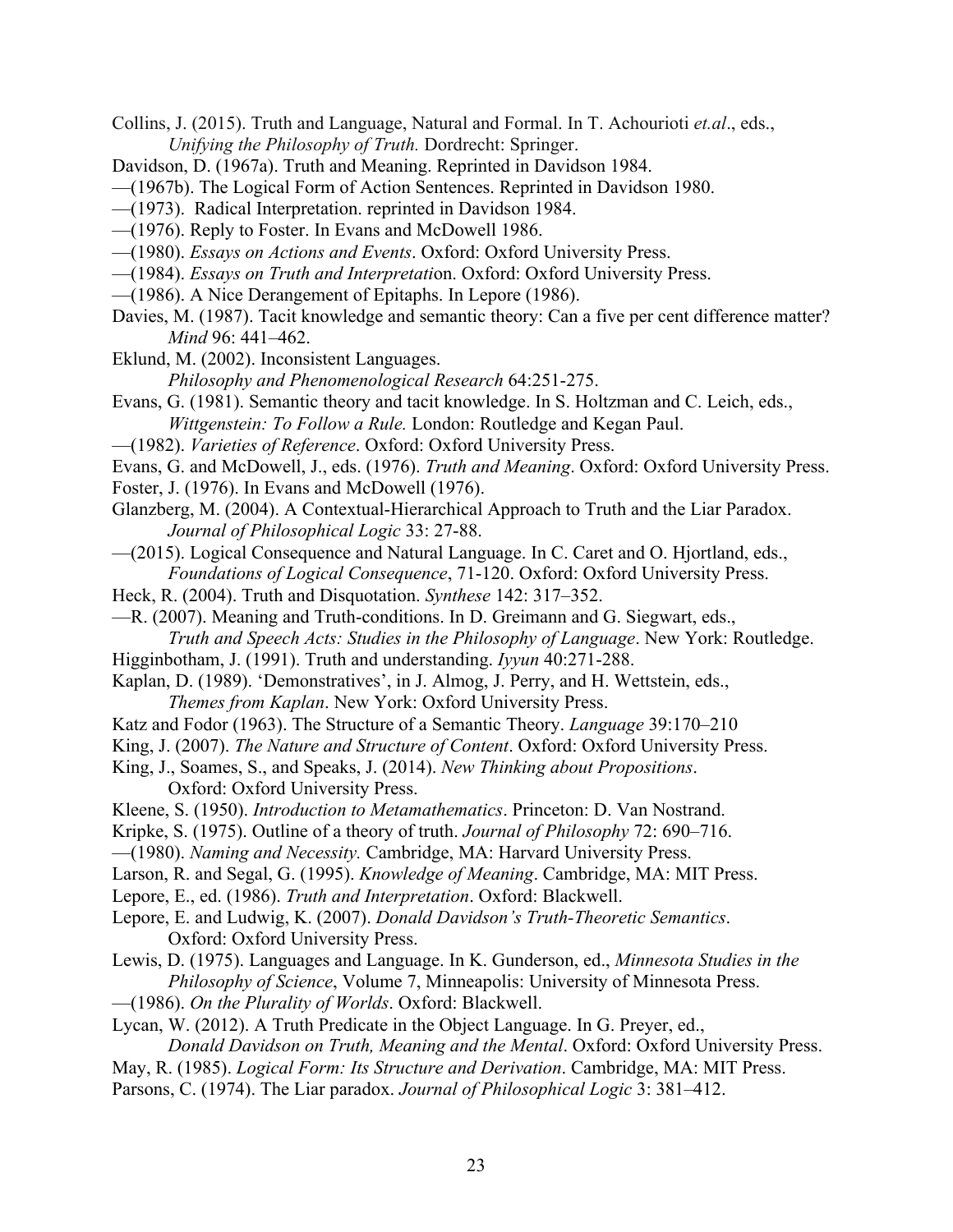Peacocke, C. (1986). Explanation in computational psychology: Language, perception and level 1.5. *Mind and Language* 1:101–123.

- Pietroski, P. (2005). Meaning Before Truth. In G. Preyer and G. Peters, eds., *Contextualism in Philosophy*. Oxford: Oxford University Press.
- —(2017a). I-Languages and T-sentences. In B. Armour-Garb, ed., *Reflections on the Liar*. Oxford: University Press.
- —(2017b). Semantic Internalism. In J. McGilvray, ed., *The Cambridge Companion to Chomsky*. Cambridge: Cambridge University Press.
- —(2017c). Meanings via Syntactic Structures. In N. Hornstein et. al., eds., *Syntactic Structures after 60 Years.* De Gruyter: Mouton.
- —(2018). *Conjoining Meanings: Semantics Without Truth Values*. Oxford: Oxford University Press.
- Post, E. (1943). Formal Reductions of the General Combinatorial Decision Problem. *American Journal of Mathematics* 65: 197-215.
- Priest, G. (1979). Logic of Paradox. *Journal of Philosophical Logic* 8: 219–241.
- —(2006). *In Contradiction: A Study of the Transconsis*tent, second edition.
- Oxford: Oxford University Press.
- Russell, B. (1905). On denoting. *Mind* 14:479–93.
- Soames, S. (1984). Linguistics and Psychology. *Linguistics and Philosophy* 7: 155-179.
- Stalnaker, R. (1978). Assertion. In P. Cole, ed., *Pragmatics* (vol. 9)
	- New York: New York Academic Press,
- ––(1984). *Inquiry*. Cambridge, MA: MIT Press.
- Strawson, P. (1950). On referring. *Mind* 59:320–344.
- Tarski, A. (1944). The Semantic Conception of Truth. *Philosophy and Phenomenological Research* 4: 341-75.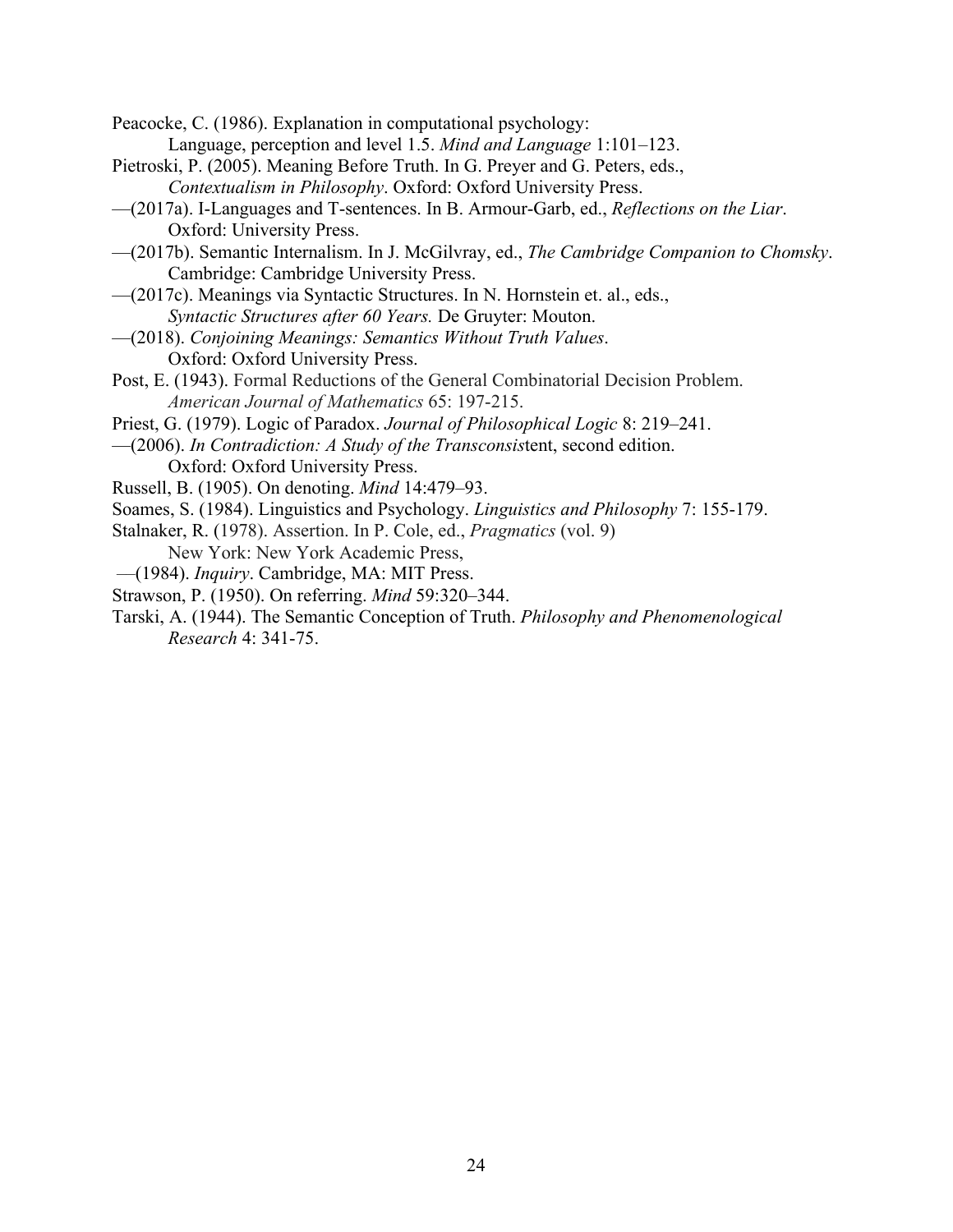# **Endnotes**

<sup>1</sup> This is the written version of an intentionally polemical talk presented at the Topoi conference in Torino. My thanks to the participants, and especially the organizers, for helpful comments and patience. I am also grateful to the anonymous referees, who provided valuable constructive remarks on the penultimate draft. Chapter four of Pietroski (2018) sets these issues in a somewhat different context, with still inadequate discussion of Lepore and Ludwig (2007). A fuller discussion would need to engage with Glanzberg (2004, 2015), along with other relevant literature on truth and the possibility of psychologized truth theories.

 $2$  Drawing on many authors, Pietroski (2018) also stresses (i) the sundry ways that truth can depend on context, (ii) some implausible implications of combining empirically justified event analyses, inspired by Davidson (1967b), with truth-theoretic conceptions of meaning, and (iii) the relative ease of recasting, in internalist terms, many proposals framed in truth-theoretic terms. <sup>3</sup> The word 'claim' is polysemous, along with 'assertion', 'thought', etc. And even if we allow for the logical possibility of contradictory propositions—see Priest (1979, 2006)—this doesn't warrant the radical hypothesis that (1) is true and not true, relative to the imagined context, as opposed to simply not true (because it fails to be truth-evaluable). If a theory of meaning implies that (1) is true given that it isn't true, that tells against the theory. Moreover, if Davidson's conjecture is combined with the idea that a Slang sentence can be true and not true relative to the same context, this heightens Foster's concern. It's hard enough to see how a theory can specify what a sentence  $\Sigma$  *means* by implying that  $\Sigma$  has a certain truth-theoretic property, even without adding the assumption that  $\Sigma$  can have this property if and only if it doesn't.

 $4$  Other utterances of (3) may have been true. But if a theory predicts that the chosen utterance of (3) was true, that tells against the theory, whatever logic one adopts; see note 3.

 $5$  Even if the speaker is not "acquainted" with Neptune in Russell's sense; see Evans (1982). <sup>6</sup> Correlatively, being explicit about notions of derivation—as Tarski and Chomsky were reveals difficulties for Davidsonians. I read Foster in this light. Chomsky (1957, 1977, 1995) urged a conception of meaning like Strawson's, in an overtly mentalistic idiom, while granting that internalistic meanings can provide "truth indications," see Pietroski (2005, 2017b, 2017c). <sup>7</sup> I can't prove that my favorite hammer doesn't have a truth condition. But if sentences are tools that can be used to make claims, it isn't surprising that a claim made by using a sentence  $\Sigma$  can be true in part because  $\Sigma$  has no truth condition. Suppose I put a hammer in a box after stating that *if* I ever put a hammer in a box, I will thereby be claiming that once the hammer is in there, three things in the box fail to be true. Then my odd claim, oddly made, is true if the box also contains a wrench and a screwdriver—or a wrench and a false sentence, or a wrench and (1). But the hammer isn't true or false, not even if putting it in the box is a way of making a true claim.  $8$  See note 3. An anonymous referee suggested that perhaps relative to some contexts, (1) has a truth condition that cannot be realized. But if we allow for unrealized truth conditions, which would presumably differ from the realized truth conditions of boringly contradictory sentences like 'A dog barked, and no dog barked', the question is whether a theory that specifies (perhaps unrealized) truth conditions for Slang sentences would be a plausible theory of meaning for a Slang. To answer, we would need to know under what conditions distinct sentences are unrealizedly truth-conditionally equivalent.

<sup>9</sup> It's probably better to replace 'Identical(x, Ernie)' with something like 'IsAnErnie(x)  $\&$ **c**:*Ernie*(x)', in which a predicate that applies to the many Ernies is contextually restricted by (uses of) an index associated with the noun; cp. Burge (1973). But this detail won't matter.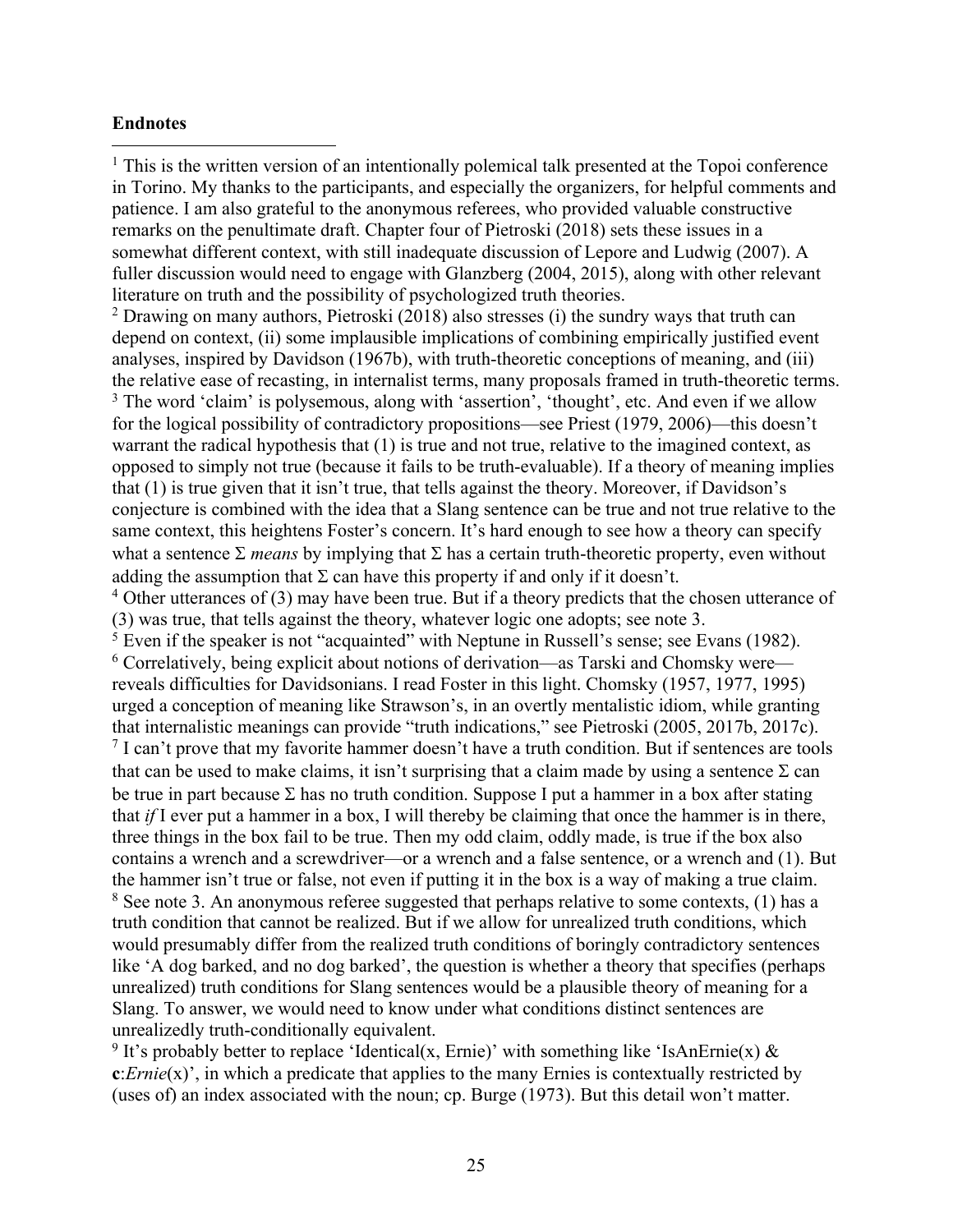<sup>10</sup> The more interesting cases include  $[s \gamma_R a \gamma_S \tau_M]$  [v<sub>P</sub>  $\gamma_R$  *ate*  $[\gamma_R a \gamma_R f_I]$ ]]] and  $\lceil s \rceil_{NP}$  *sm*  $\lceil N \cdot \text{cats} \rceil$   $\lceil \sqrt{VP} \cdot \sqrt{V} \cdot \text{cats}$   $\lceil N \cdot \text{cats} \cdot \sqrt{N} \cdot \text{cats} \rceil$  indicates the (phonologically reduced) form of 'some' that is like the indefinite article for nouns that are not singular count nouns. The verb phrase  $\lceil \text{vp } \rceil$  *v ate*  $\lceil \text{vp } a \rceil$  *n fish*]]] invites axioms like (C4) and (C5).

 $(C4)$  TrueOf( $[v_P [v \dots][v_R \dots]]$ , x, c) =

$$
\exists x' \{TrueOf([v \dots], \leq x, x' >, c) \& TrueOf([v \dots], x', c)\}
$$

(C5) TrueOf( $\left[\text{NP } a \left[\text{N } \dots \right]\right]$ ,  $x'$ , **c**)  $\equiv$  TrueOf( $\left[\text{N } \dots \right]$ ,  $x'$ , **c**)

But plural nouns and "mass nouns" reveal familiar complexities.

<sup>11</sup> One can adopt a special rule for instances of 'True([s ...], **c**) = P' or rewrite them, perhaps as instances of ' $\forall x$ [TrueOf([s ...], x, c)] = P', treating sentences as predicates true of everything or nothing. One can also adopt Lewis-Montague style theories with "function application" as the main combinatorial principle and correspondingly categorized lexical axioms that pair expressions with entities or functions that exhibit types from the now familiar Frege-Church hierarchy: basic things of type  $\leq e$ , truth values of type  $\leq t$ , and functions of type  $\leq X$ , Y $\geq$ —i.e., functions from things of type  $\langle X \rangle$  to things of type  $\langle Y \rangle$ , where  $\langle X \rangle$  and  $\langle Y \rangle$  are themselves types of the hierarchy. Then axioms like those below

 $(L1')$   $||\text{Ernie}_{\leq e}||^c$ ) = Ernie

 $(L3')$  ||snores<e,  $t$ >||<sup>c</sup>) =  $\lambda$ x.**Snores**(x)

$$
(C1') ||[Y> [...X>][...X,Y]<||c = ||[...X,Y>]||c(||[...X>X]<||c)
$$

(C2') 
$$
||[ []
$$
 ...]]||<sup>c</sup> = ||[ ...]]|<sup>c</sup> =

yield parallel derivations like the one below.

| 1. $\  \cdot \ _{\leq t} \leq \sqrt{\epsilon}$ [ <i>Ernie</i> $\leq$ ] $\leq$ $\epsilon$ , $t$ [ <i>snores</i> $\leq$ , $t$ )]] $\  \cdot \ $                                                               |                                      |
|-------------------------------------------------------------------------------------------------------------------------------------------------------------------------------------------------------------|--------------------------------------|
| $\ S_{\rm{ce},t>}[snores_{\rm{ce},t>}]\ $ <sup>c</sup> ( $\ S_{\rm{ce},t}[Ernie_{\rm{ce},t}] \ $ <sup>c</sup> )                                                                                             | $\lceil C1' \rceil$                  |
| 2. $\ [\cdot_{e>}[Ernie_{\leq c}]]\ ^c = \ [Ernie_{\leq c}] \ ^{c}$                                                                                                                                         | $\left[$ $C2$ <sup>'</sup> $\right]$ |
| 3. $\ Ernie\ ^c = Ernie$                                                                                                                                                                                    | [L1']                                |
| 4. $\ [\cdot_{e>}[Ernie_{\cdot e}]]\ ^c =$ Ernie                                                                                                                                                            | [2, 3]                               |
| 5. $\ [\mathcal{E}_{\mathsf{e}, t} \in [snores_{\mathcal{E}, t}] \ ]^{c} = \ [snores_{\mathcal{E}, t} \in] \ ^{c}$                                                                                          | $\lceil C3 \rceil$                   |
| 6. $\ \int$ <i>snores</i> $\lt_{e, t}$ $\geq$ $\ \cdot\ ^c = \lambda x$ . <b>Snores</b> $(x)$                                                                                                               | [L3]                                 |
| 7. $\  \cdot \ _{\leq \mathbf{e}, \mathbf{t}}$ [snores <sub><math>\leq \mathbf{e}, \mathbf{t}</math></sub> ]] $\  \cdot \mathbf{e} = \lambda \mathbf{x}$ . <b>Snores</b> $(\mathbf{x})$                     | [5, 6]                               |
| 8. $\ [\leq_{\mathbb{C}} \leq \leq [Ernie \leq_{\mathbb{C}}\] \  \leq_{\mathbb{C}, \mathbb{C}} \leq \leq [snores \leq_{\mathbb{C}, \mathbb{C}}\] \  \ ^{\mathbb{C}} =$                                      |                                      |
| $\ S_{\rm c},S $ [ <i>snores</i> $\leq_{\rm c},\leq$ ]] $\ S(\text{Ernie})\ $                                                                                                                               | [1, 4]                               |
| 9. $\ [\langle \cdot \rangle \cdot \langle \cdot \rangle \cdot \langle \cdot \rangle] \  \langle \cdot \rangle \cdot \langle \cdot \rangle$ [snores $\langle \cdot \rangle \cdot \langle \cdot \rangle$ ]]] |                                      |

$$
\lambda x. \text{Snores}(x) \text{ (Ermec)} \text{Hence} \text{F.} \text{F.} \text{F.} \text{F.} \text{F.} \text{F.} \text{F.} \text{F.} \text{F.} \text{F.} \text{F.} \text{F.} \text{F.} \text{F.} \text{F.} \text{F.} \text{F.} \text{F.} \text{F.} \text{F.} \text{F.} \text{F.} \text{F.} \text{F.} \text{F.} \text{F.} \text{F.} \text{F.} \text{F.} \text{F.} \text{F.} \text{F.} \text{F.} \text{F.} \text{F.} \text{F.} \text{F.} \text{F.} \text{F.} \text{F.} \text{F.} \text{F.} \text{F.} \text{F.} \text{F.} \text{F.} \text{F.} \text{F.} \text{F.} \text{F.} \text{F.} \text{F.} \text{F.} \text{F.} \text{F.} \text{F.} \text{F.} \text{F.} \text{F.} \text{F.} \text{F.} \text{F.} \text{F.} \text{F.} \text{F.} \text{F.} \text{F.} \text{F.} \text{F.} \text{F.} \text{F.} \text{F.} \text{F.} \text{F.} \text{F.} \text{F.} \text{F.} \text{F.} \text{F.} \text{F.} \text{F.} \text{F.} \text{F.} \text{F.} \text{F.} \text{F.} \text{F.} \text{F.} \text{F.} \text{F.} \text{F.} \text{F.} \text{F.} \text{F.} \text{F.} \text{F.} \text{F.} \text{F.} \text{F.} \text{F.} \text{F.} \text{F.} \text{F.} \text{F.} \text{F.} \text{F.} \text{F.} \text{F.} \text{F.} \text{F.} \text{F.} \text{F.} \text{F.} \text{F.} \text{F.} \text{F.} \text{F.} \text{F.} \text{F.} \text{F.} \text{F.} \text{F.} \text
$$

But one still needs a rule that licenses replacement of  $\alpha$ <sup>'</sup> with  $\gamma$ <sup>'</sup> given instances of  $\alpha = \beta$ ' and  $\mathbf{B} = \gamma^*$ . One can also add a rule of lambda-calculation that licenses an additional step.

10.  $\| \{\leq \epsilon \}$  [ $\leq \epsilon \geq \frac{[Ernie \leq \epsilon]}{[sner \leq \epsilon]}$  [*snores* $\leq \epsilon, \epsilon$ ]]] $\| \mathbf{c} = \mathbf{Snores}(\text{Ernie})$  [9,  $\lambda$ ] But this rule of inference, which has nothing to do with the object language, is different in kind. <sup>12</sup> See Chomsky (1964). Here, '#' indicates that the string cannot be understood as having the indicated meaning. Note that 'eager' and 'easy' can be replaced with 'reluctant' and 'hard'. The implausibility of (18b) is irrelevant.

<sup>13</sup> Theorists can profess to be unconcerned about overdetermination. But if the task is merely to provide an algorithm that pairs each pronunciation with its attested meanings, without concern about whether the algorithm also pairs pronunciations with unattested meanings, then the task is easily accomplished. Specify some class of possible interpretations that include all attested meanings, and then offer the "universal" procedure that pairs each pronunciation with each of the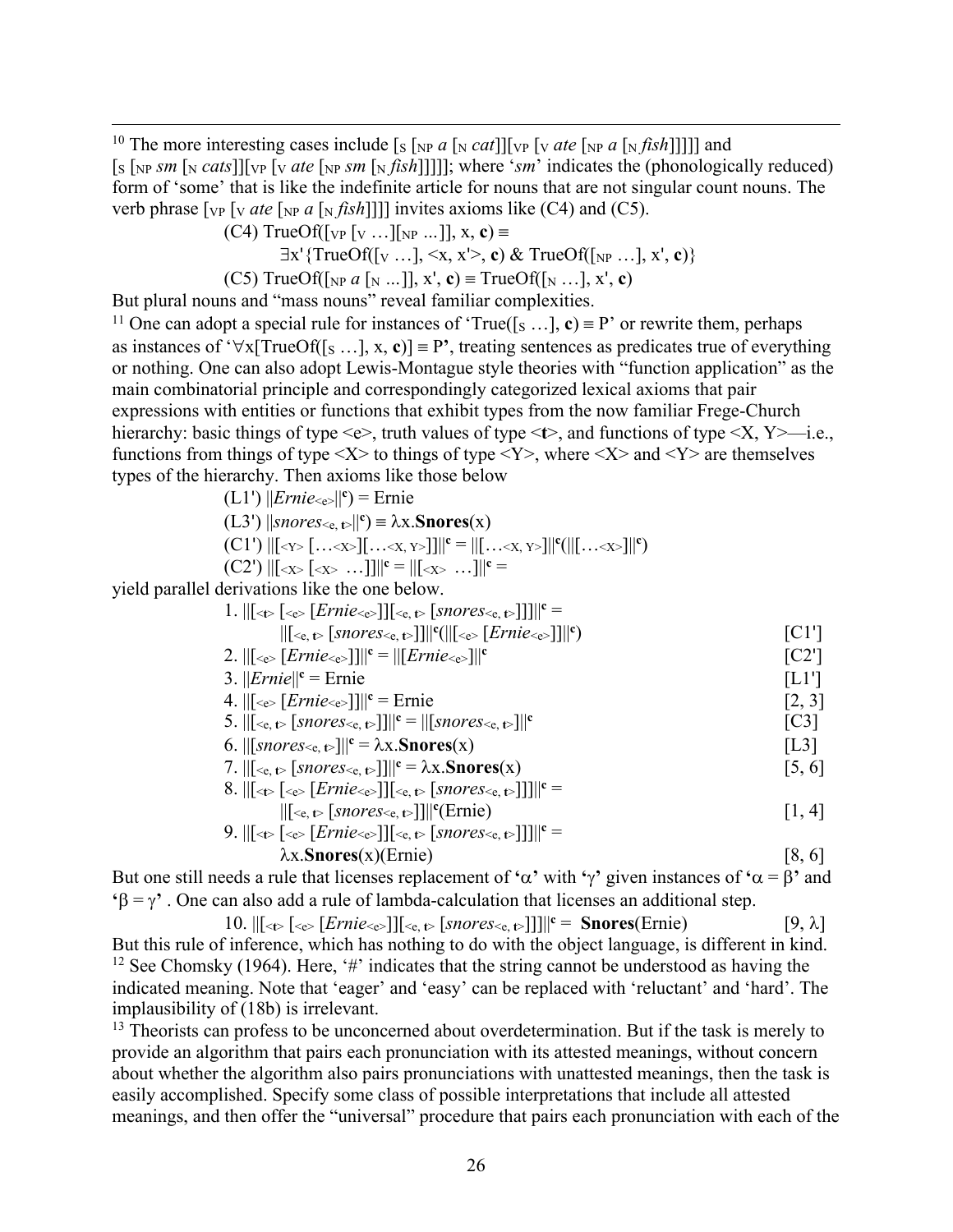possible interpretations—or each of the possible interpretations that could be constructed from the relevant lexical items; cp. Chomsky (1957).

<sup>14</sup> A complication: deriving an instance of **'**True([s ...], **c**)  $\equiv \exists x {\Phi x}$ <sup>'</sup> will involve deriving intermediate theorems in which **'**TrueOf', along with a description of some constituent of [S ...], appear in  $\Phi$ <sup> $\Phi$ </sup>. But the intermediate theorems are not specifications of subtly different meanings. So let's grant that such theorems—still partly metalinguistic on the right, and in this sense, not "fully discharged" specifications of truth conditions—don't count for purposes of evaluating how many meanings the theory assigns to an expression of the object language.

<sup>15</sup> See note 13. Davidson (1967a) thought it wouldn't be a problem if a theory of the sort he imagined had theorems like (14T\*) in addition to (14T); cp. the discussion of Tarski in section three below. In later work, Davidson proposed additional restrictions on using truth theories as theories of meaning, sometimes in the form of stipulations about the kinds of theories and evidence that "radical interpreters" would consider; see note 18. Along with much of the literature, I don't think these further restrictions help; see Pietroski (2005), and for extended discussion, Lepore & Ludwig (2007). So I focus here on Davidson's idea that given the right notion of derivation, derivable T-theorems will be suitably translational.

<sup>16</sup> Tarski's idea was not that (24T) is more "semantically legitimate" than (24T<sup>\*</sup>). If being true is a matter of being satisfied by all sequences, then (24T) and (24T\*) are truth-theoretically alike. Imagine a supplemented theory whose theorems include '(c = b + a) =  $(0 = e^{i\pi} + 1)$ ' and 'True('c = b + a') = Identical[3, Plus(2, 1)]' and 'True('c = b + a') = Identical[0, Plus( $e^{i\pi}$ , 1)]'. Someone who saw only the third theorem, after it was derived from the first two, might think that 'b' has a *meaning* akin to that of 'the result of raising the number whose natural logarithm is one to the power of the square root of negative one times the ratio of a circle's circumference to its diameter'. But this would be a mistake. In my view, it's bizarre to segregate theories of truth from theories of the entities that verify sentences that have truth conditions. But in any case, one can't do this and then say—as Davidson (1986, p. 446) does—that "[T]here is no boundary between knowing a language and knowing our way around in the world." If uninterpretive T-sentences can be distinguished from theorems of meaning theories, then *pace* Quine (1951), there is a theoretically interesting analytic/synthetic distinction.

<sup>17</sup> Likewise for any proposed truth<sup>+</sup> theory for **L**.

<sup>18</sup> According to Davidson (1973, p. 134, his quote marks)

an acceptable theory of truth must entail, for every sentence s of the object language, a sentence of the form: s is true if and only if p, where "p" is replaced by any sentence that is true if and only if s is. Given this formulation, the theory is tested by the evidence that T-sentences are simply true; we have given up the idea that we must also tell whether what replaces 'p' translates s.

But even if we can get evidence that T-sentences are "simply true," without ignoring the possibility that Slang sentences don't have truth conditions, the proposed necessary condition doesn't exclude Fosterized theories. So the issues about translation remain.

<sup>19</sup> The derivation below parallels, line by line, the earlier one for  $[s \lfloor NP \lfloor N \rfloor] \lfloor VP \lfloor N \rfloor \lfloor N \rfloor]$ .

1. True( $[s \sup [N] \times \mathbb{R}$  *[Mermit*]]  $[s \in \mathbb{R} \times \mathbb{R} \times \mathbb{R} \times \mathbb{R} \times \mathbb{R} \times \mathbb{R} \times \mathbb{R} \times \mathbb{R} \times \mathbb{R} \times \mathbb{R} \times \mathbb{R} \times \mathbb{R} \times \mathbb{R} \times \mathbb{R} \times \mathbb{R} \times \mathbb{R} \times \mathbb{R} \times \mathbb{R} \times \mathbb{R} \times \mathbb{R} \times \mathbb{R} \times \mathbb{R} \times \mathbb{$ 

 $\exists$ x{TrueOf([<sub>NP</sub> [<sub>N</sub> *Kermit*]], x, c) & TrueOf([<sub>VP</sub> *isn't* [A *blue*]], x, c)} [C1]

- 2. TrueOf( $\lceil_{NP} \lceil_{N} \text{Kermit} \rceil$ ),  $x, c$ ) = TrueOf( $\lceil_{N} \text{Kermit} \rceil$ ,  $x, c$ ) [C2]
- 3. TrueOf( $\lceil N \cdot \frac{1}{N} \cdot \frac{1}{N} \rceil$ , x, c) = Identical(x, Kermit) [L6]

4. TrueOf( $\begin{bmatrix} \text{NP} \text{N} & \text{Kermit} \end{bmatrix}$ , x, c) = Identical(x, Kermit) [2, 3]

5. TrueOf( $\lceil \sqrt{v} \rceil$  *isn't*  $\lceil \sqrt{A} \text{ blue} \rceil$ ,  $\sqrt{x}$ ,  $\mathbf{c}$ ) =  $\sim$ TrueOf( $\lceil \sqrt{A} \text{ blue} \rceil$ ,  $\sqrt{x}$ ,  $\mathbf{c}$ )  $\lceil \text{C4} \rceil$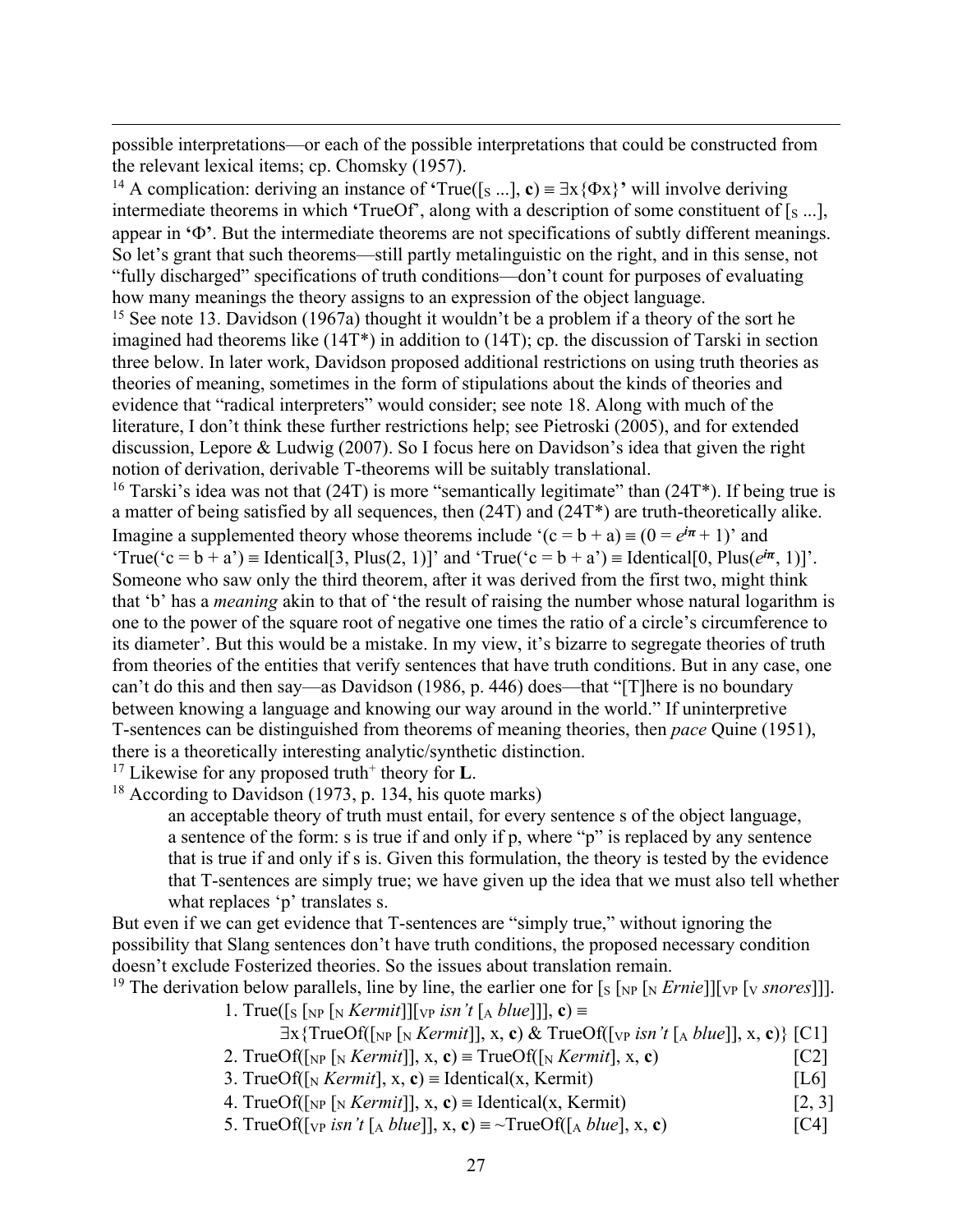| 6. TrueOf( $\lceil_{A} blue \rceil$ , x, c) = Blue(x)                                                                                                           | L7     |
|-----------------------------------------------------------------------------------------------------------------------------------------------------------------|--------|
| 7. TrueOf( $[\sqrt{p} \sin' t \times h \times h \times c] \equiv \sim \text{Blue}(x)$                                                                           | [5, 6] |
| 8. True( $\lceil s \rceil_{\text{NP}}$ $\lceil s \rceil_{\text{NP}}$ <i>Kermit</i> ]] $\lceil v \rceil$ <i>isn't</i> $\lceil s \rceil_{\text{AP}}$ <i>k</i> ) = |        |
| $\exists$ x{Identical(x, Kermit) & TrueOf([ <sub>VP</sub> isn't [ <sub>A</sub> blue]], x, c)}                                                                   | 1, 4   |
| 9. True([s [NP [N Kermit]][vp isn't [A blue]], $c$ ) =                                                                                                          |        |
| $\exists x \{ \text{Identical}(x, \text{Kermit}) \& \sim \text{Blue}(x) \}$                                                                                     | [8, 7] |

<sup>20</sup> If we represent the three model-values for sentences with the numbers 1,  $\frac{1}{2}$ , and 0, then given a Strong Kleene model: the values of **'**P & Q**'** and **'**P v Q**'** are, respectively, the minimum and maximum values of the conjuncts or disjuncts:  $\forall x \Phi x$  and  $\exists x \Phi x$  are treated similarly as conjunctions/disjunctions of their instances; and the value of **'~**P**'** is 1 minus the value of **'~**P**'**; so if 'P**'** the value ½, so does **'~**P**'**. Classical bivalent models can be viewed as special cases, with no sentences having the value ½.

<sup>21</sup> See *Formal Theories of Truth* (2018) for a helpful accessible discussion and guide to the more technical literature.

<sup>22</sup> If there is a truth-evaluable *proposition* that Linus isn't true, maybe this proposition is klee, and the principle of excluded middle (for thoughts) is false. That still leaves difficulties, including Curry's paradox regarding conditionals and "revenge" puzzles concerning interpretations; see note 21. But these difficulties for certain proposals about truth do not justify implausible claims about Slangs.

 $23$  Indeed, I suspect that pronunciation is evolutionarily more recent than the core system that generates meaningful combinations of lexical items that correspond to families of concepts; see Chomsky and Berwick (2017).

<sup>24</sup> And even if one stipulates that (37) has the meaning of (36), this doesn't guarantee that the Slang meaning determines the Tarskian satisfaction condition, much less that this meaning is compositionally determined by the components and syntax of (37).

 $25$  For purposes of a class in elementary logic, I can evaluate some regimentations of a Slang sentence as better than others. Though for these purposes, I find myself assuming that words like 'some' and 'all' have meanings that are not mere extensions, while forgetting that Tarskian squiggles like ' $\exists$ ' and ' $\forall$ ' are syncategorematic.

 $26$  Cp. Evans (1981), Peacocke (1986), Davies (1987), Higginbotham (1991).

 $27$  Indeed, if Slang expressions have their meanings because of how their (alleged) truth-theoretic properties are mentally specified, then it seems unlikely that the mental specifications also have meanings; though perhaps they have contents that go beyond Tarskian satisfaction conditions. <sup>28</sup> Larson and Segal (1995) assume that such biconditionals are true, and that psychologized theories of meaning should help explain this.

<sup>29</sup> Chomsky (1957) noted that *everyone in the room speaks two languages* can be understood in two ways: (a) everyone in the room is bilingual; or (b) two languages are such that everyone in the room speaks them. This invites the hypothesis, developed and defended by May (1985), that the string is structurally homophonous. Given a room, there may be worlds in which (a) or (b) obtains, but not both. Though both sentence meanings can be used to make correct reports, even if as a matter of necessity, every in the relevant room speaks the same two languages.

<sup>30</sup> This was one reason for hoping that Slangs could be characterized in terms of a "base" component (analogous to a context-free grammar) and transformations, at least some of which preserve meaning, with recursion restricted to the base component—as opposed to more powerful (context-sensitive) grammars whose rewrite rules can license inversions, say from 'BA'